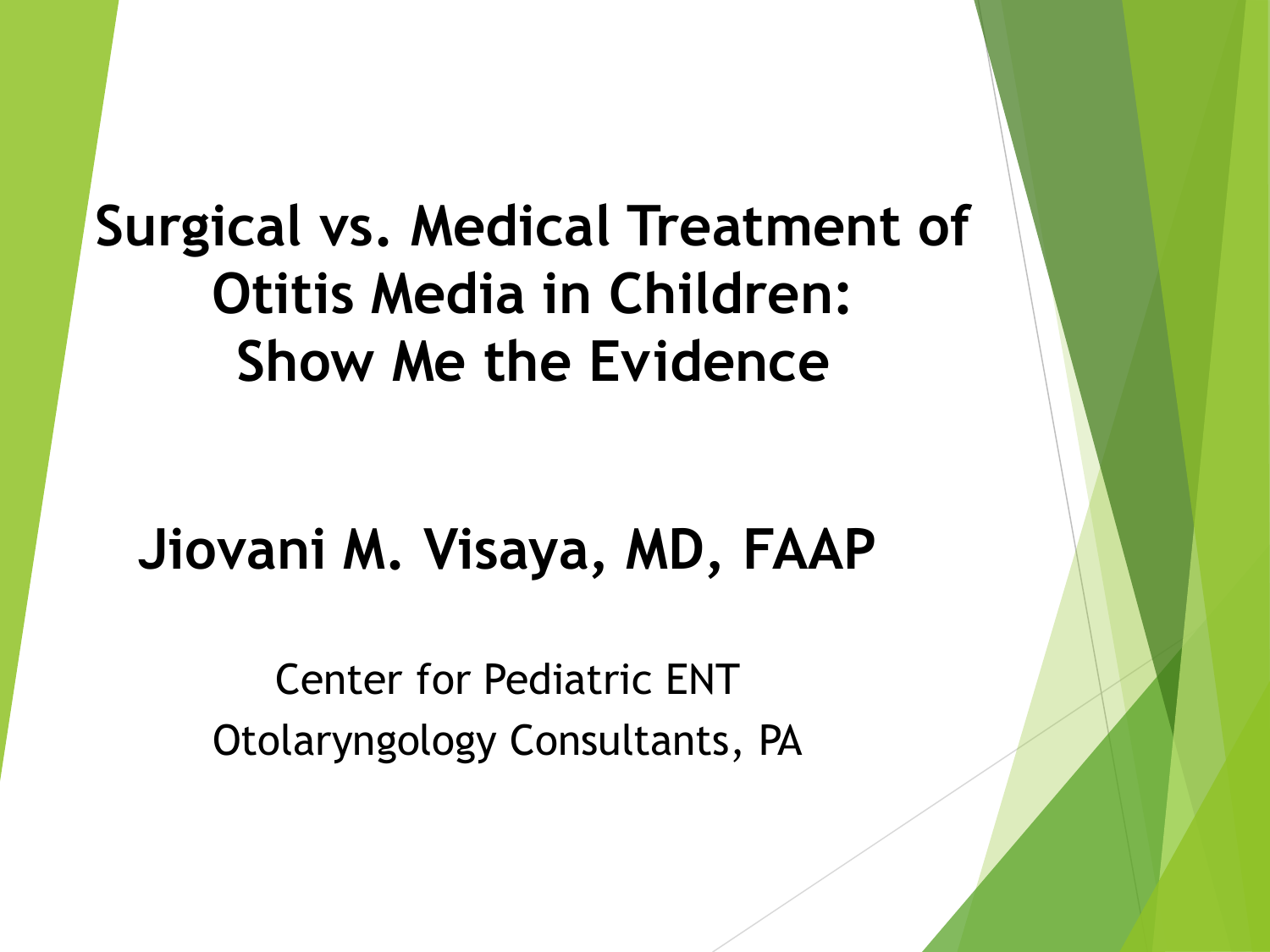## **Objective**

#### **Review the guidelines for** diagnosis and treatment of otitis media in children

- Understand when to refer children for surgical intervention
- **I have no financial disclosures**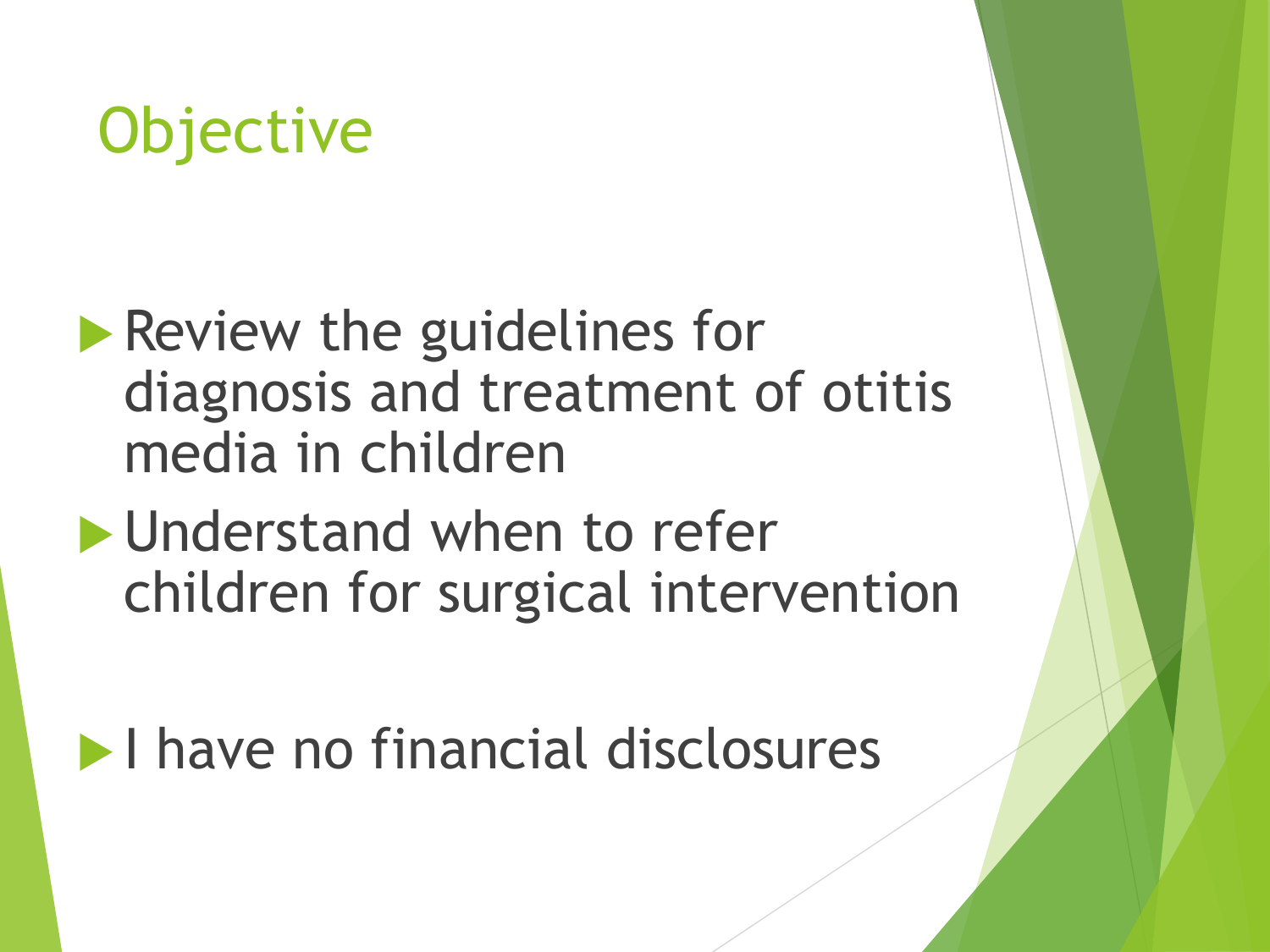## 3 Otitis Media Clinical Practice Guidelines

- American Academy of Pediatrics (2013):
	- **The Diagnosis and Management of Acute Otitis Media**
- American Academy of Otolaryngology Head & Neck Surgery (2013):
	- **Tympanostomy Tube Placement in Children**
- American Academy of Otolaryngology Head & Neck Surgery (2016):
	- Otitis Media with Effusion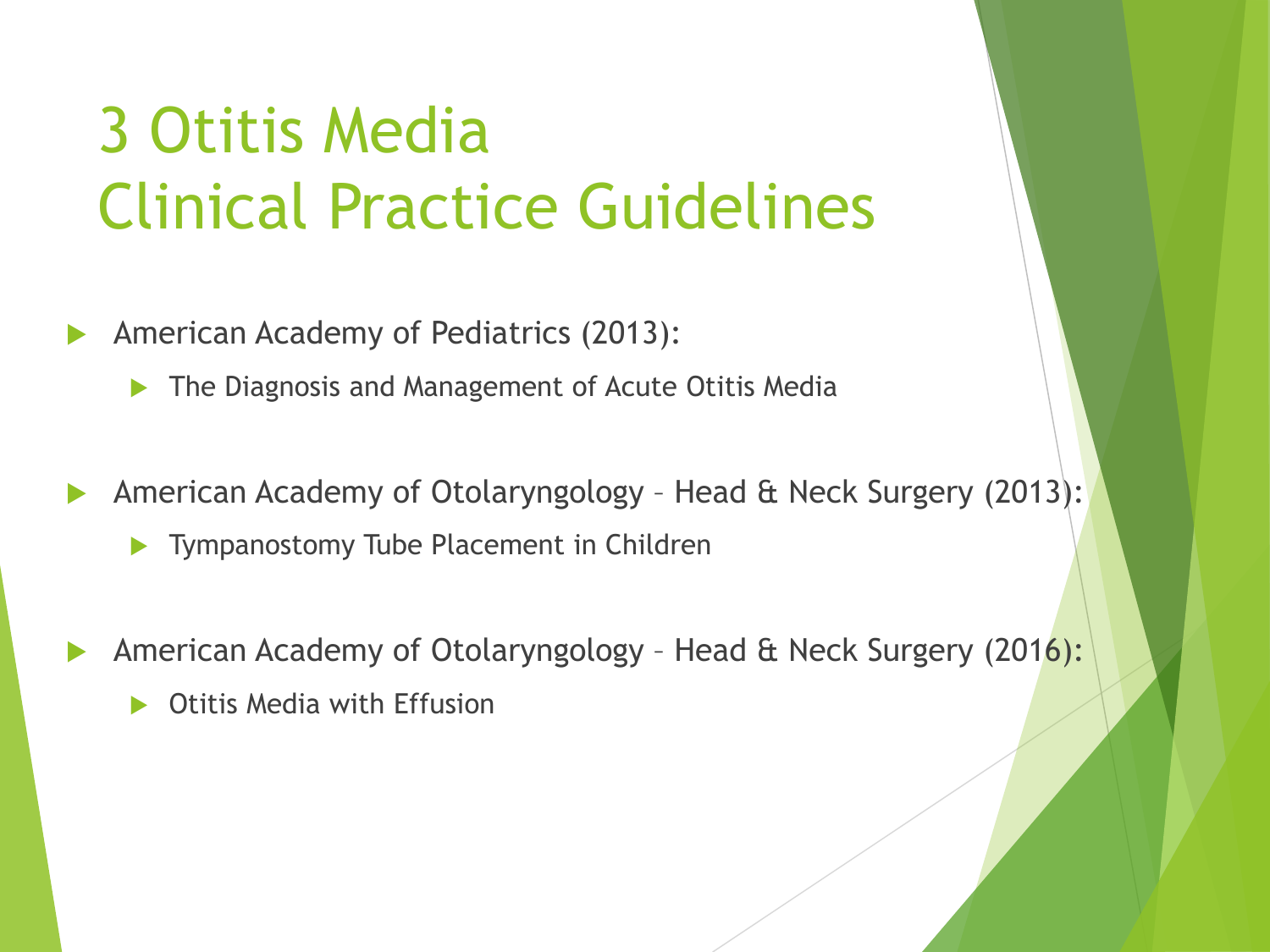## 2013 AAP Guideline for AOM

- Revision of 2004 AAP guidelines
- Scope:
	- ▶ Children 6 months to 12 years old
- Exclusions:
	- ▶ Cleft palate, craniofacial anomalies, Down syndrome, immune deficiency, cochlear implants
- ▶ 6 Key Action Statements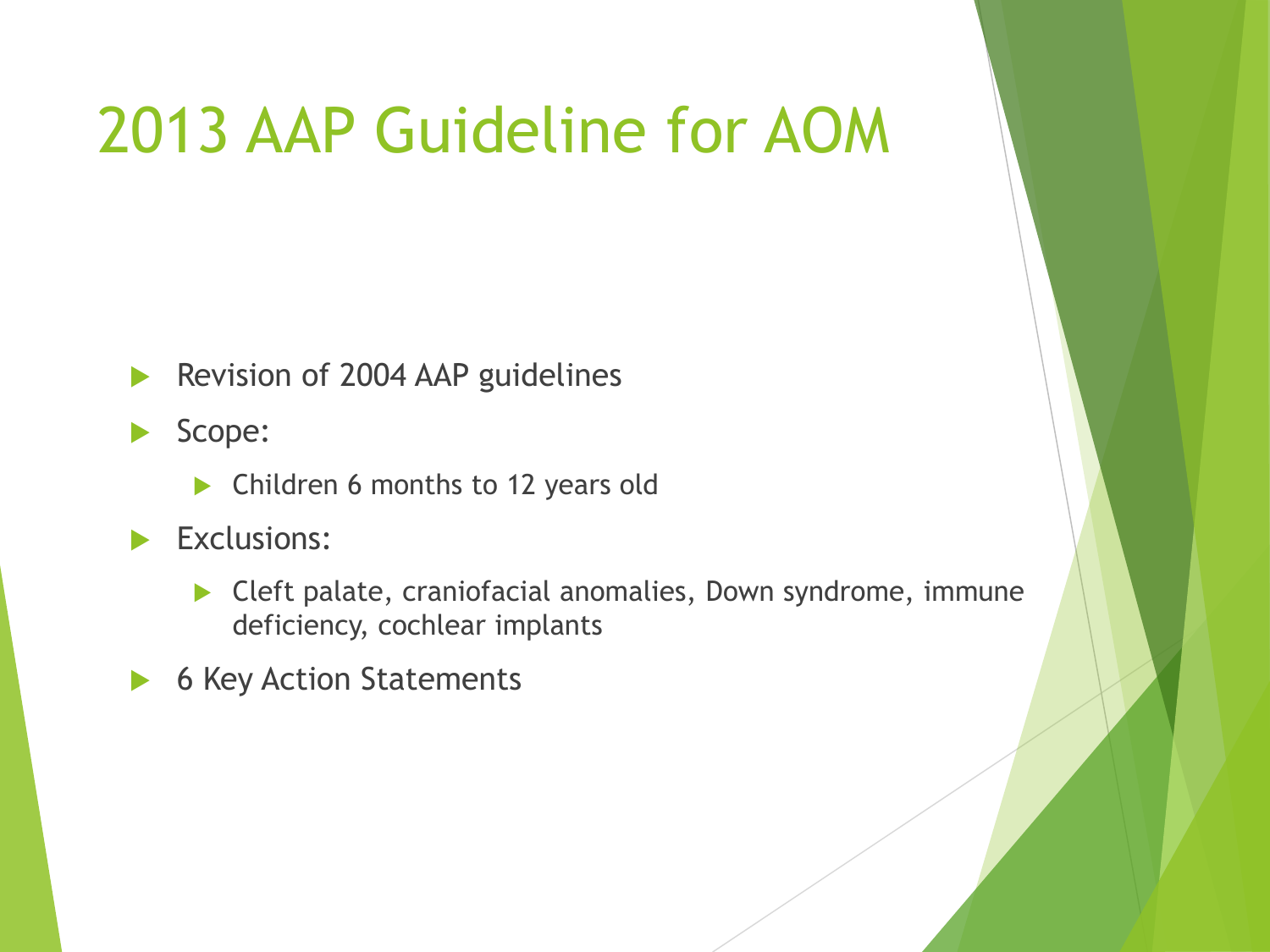# Key Action Statement #1



- Clinicians should diagnose AOM in children who present with *moderate to severe bulging of the TM* or *new onset otorrhea* not due to AOE
- Statement 1B:
	- Clinicians should diagnose AOM in children who present with *mild bulging of TM* and *recent (<48h) onset of ear pain* or *intense erythema of TM*
- Statement 1C:
	- Clinicians should *not* diagnose AOM in children who do *not* have MEE (based on pneumatic otoscopy or tympanometry)
- Recommendation
- Purpose: provide clinicians with working definition of AOM and to differentiate AOM from OME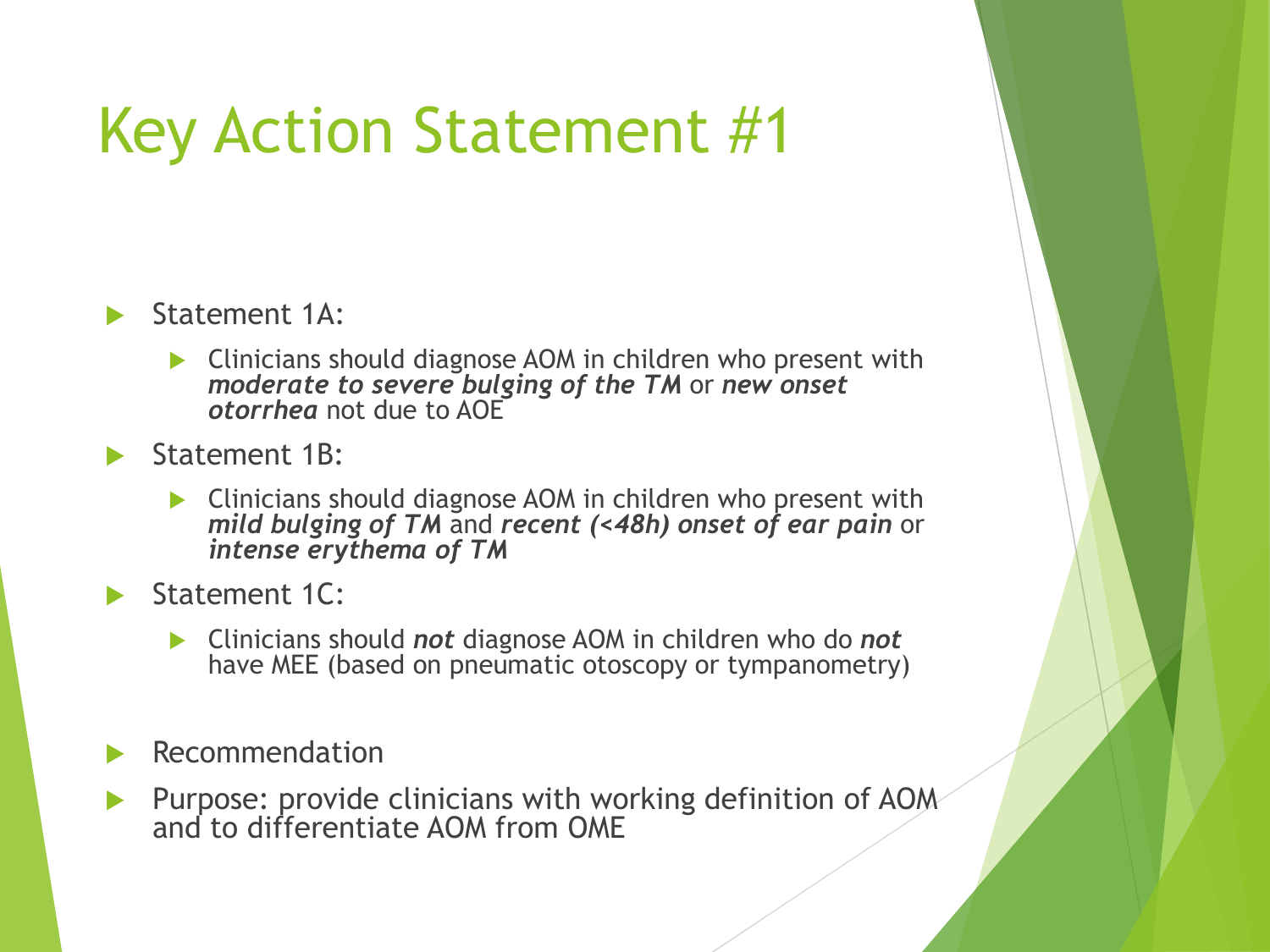## Key Action Statement #2

- The management of AOM should include an assessment of pain. If pain is present, the clinician should recommend treatment to reduce pain.
- Strong recommendation
- Purpose: pain is the major symptom of AOM
- Mainstays: oral ibuprofen and acetaminophen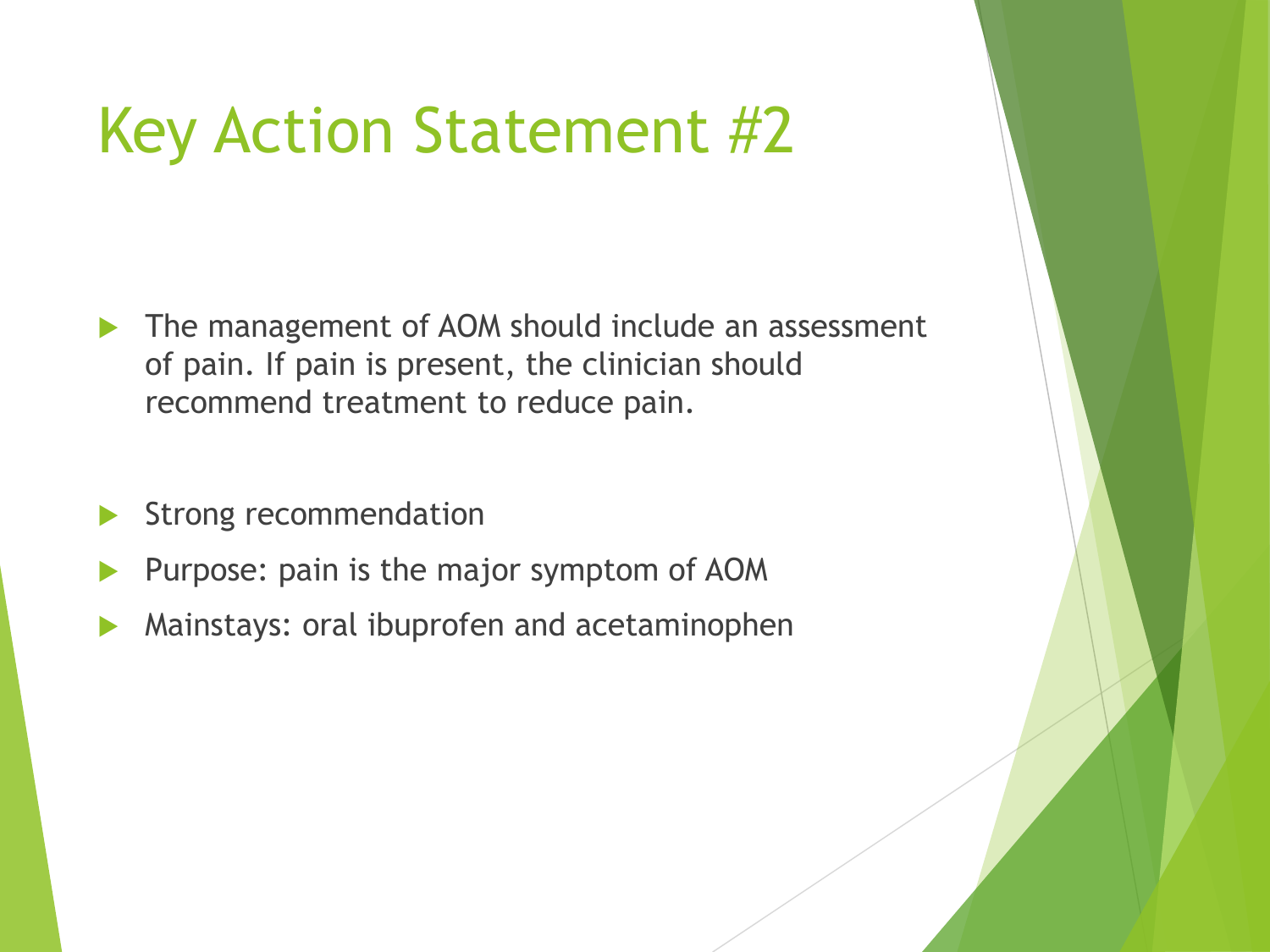## Key Action Statement #3: Antibiotics

#### Statement 3A:

- **Bilateral or Unilateral AOM, severe signs/symptoms: should prescribe Abx** (strong recommendation)
- Statement 3B:
	- *Bilateral* AOM, children 6-23 months, *without severe* signs/symptoms: should prescribe Abx (recommendation)
- Statement 3C:
	- *Unilateral* AOM, children 6-23 months, *without severe* signs/symptoms: observation or Abx (recommendation)
- Statement 3D:
	- *Unilateral or bilateral* AOM, *> 24 months*, *without severe*  signs/symptoms: observation or Abx (recommendation)

Severe: moderate to severe otalgia, otlagia  $\geq 48$  hours, or temperature  $\geq 39^{\circ}$ C [102.2°F]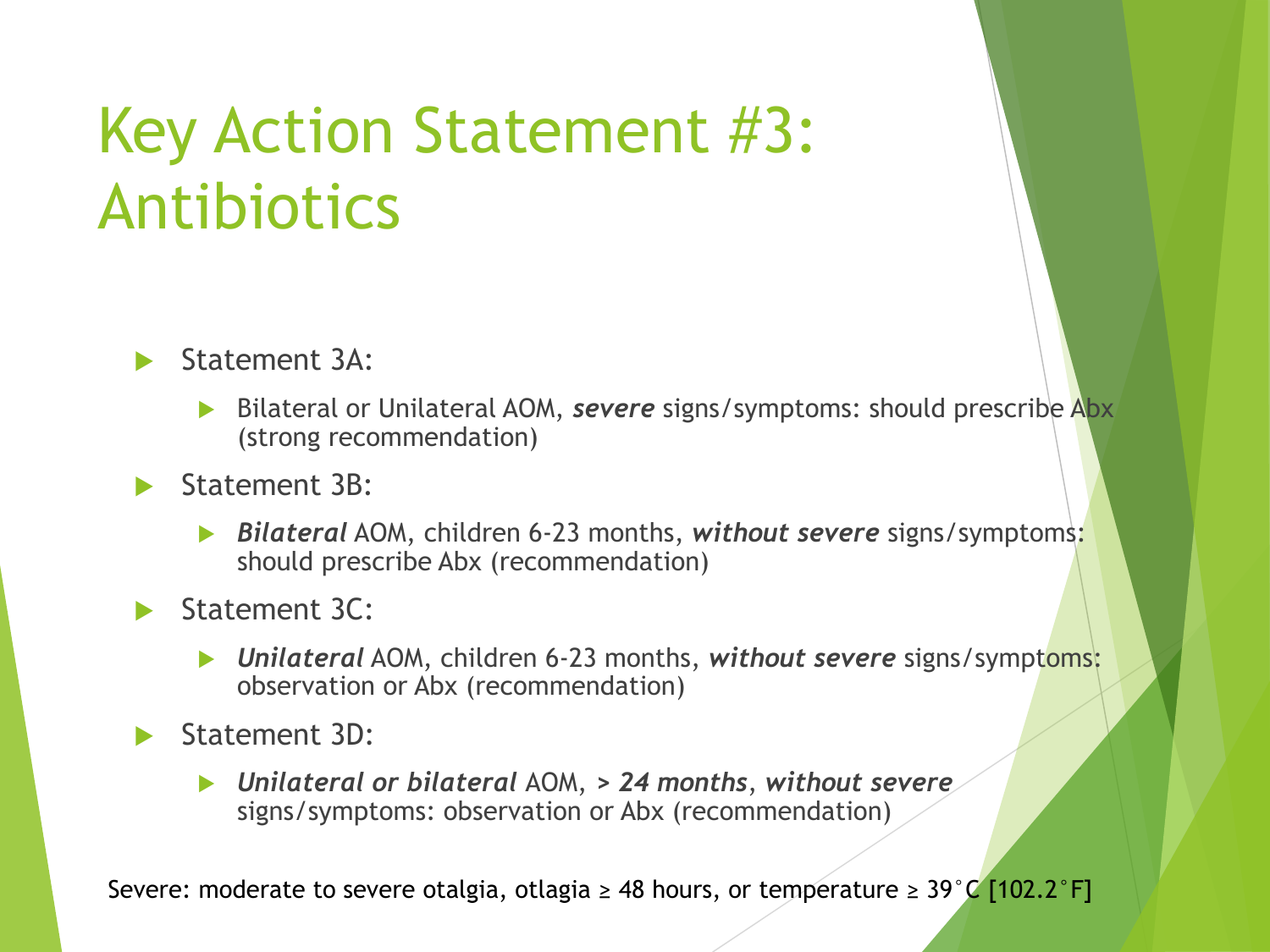## Key Action Statement #4: Choice of Antibiotic

- Statement 4A (recommendation):
	- Initial treatment for AOM in most patients: amoxicillin (high-dose)
- Statement 4B (recommendation):
	- Abx with additional β-lactamase coverage (Augmentin or 3rd gen. cephalosporin) for AOM:
		- The child has received amoxicillin in the past 30 days, or
		- $\blacktriangleright$  Has concurrent purulent conjunctivitis, or
		- $\blacktriangleright$  Has a history of recurrent AOM unresponsive to amoxicillin
- Statement 4C (recommendation):
	- Reassess the patient if caregiver reports that symptoms have worsened or failed within 48-72 hours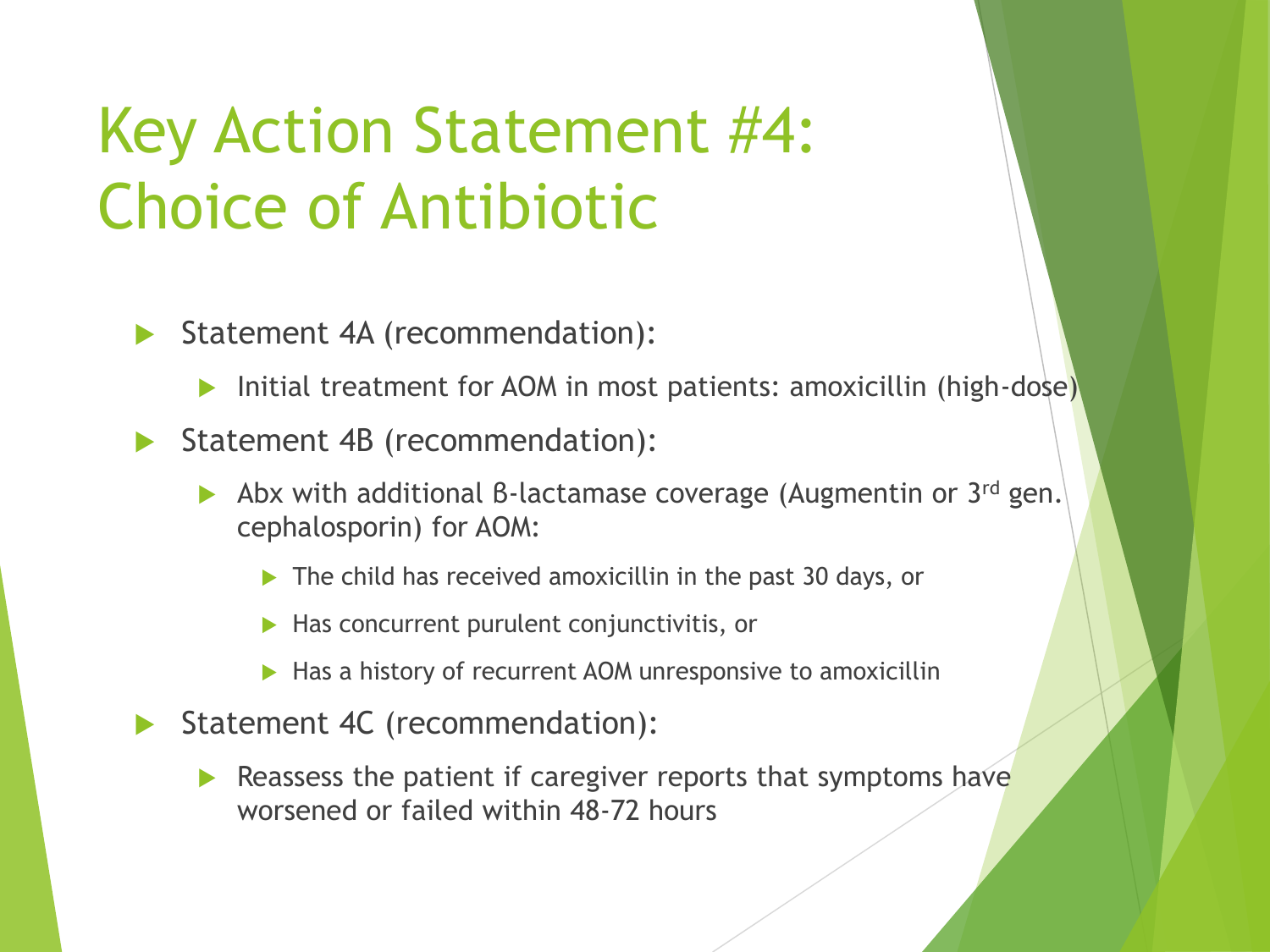## Key Action Statement #5: Recurrent AOM

- Key Action Statement 5A:
	- Clinicians should *NOT* prescribe prophylactic antibiotics to reduce the frequency of episodes of AOM in children with recurrent AOM
	- Recommendation
- Key Action Statement 5B:
	- **Clinicians** *may* offer tympanostomy tubes for recurrent AOM
	- $\triangleright$  (3 episodes in 6 months or 4 episodes in 1 year, with 1 episode in the preceding 6 months)
	- **Option**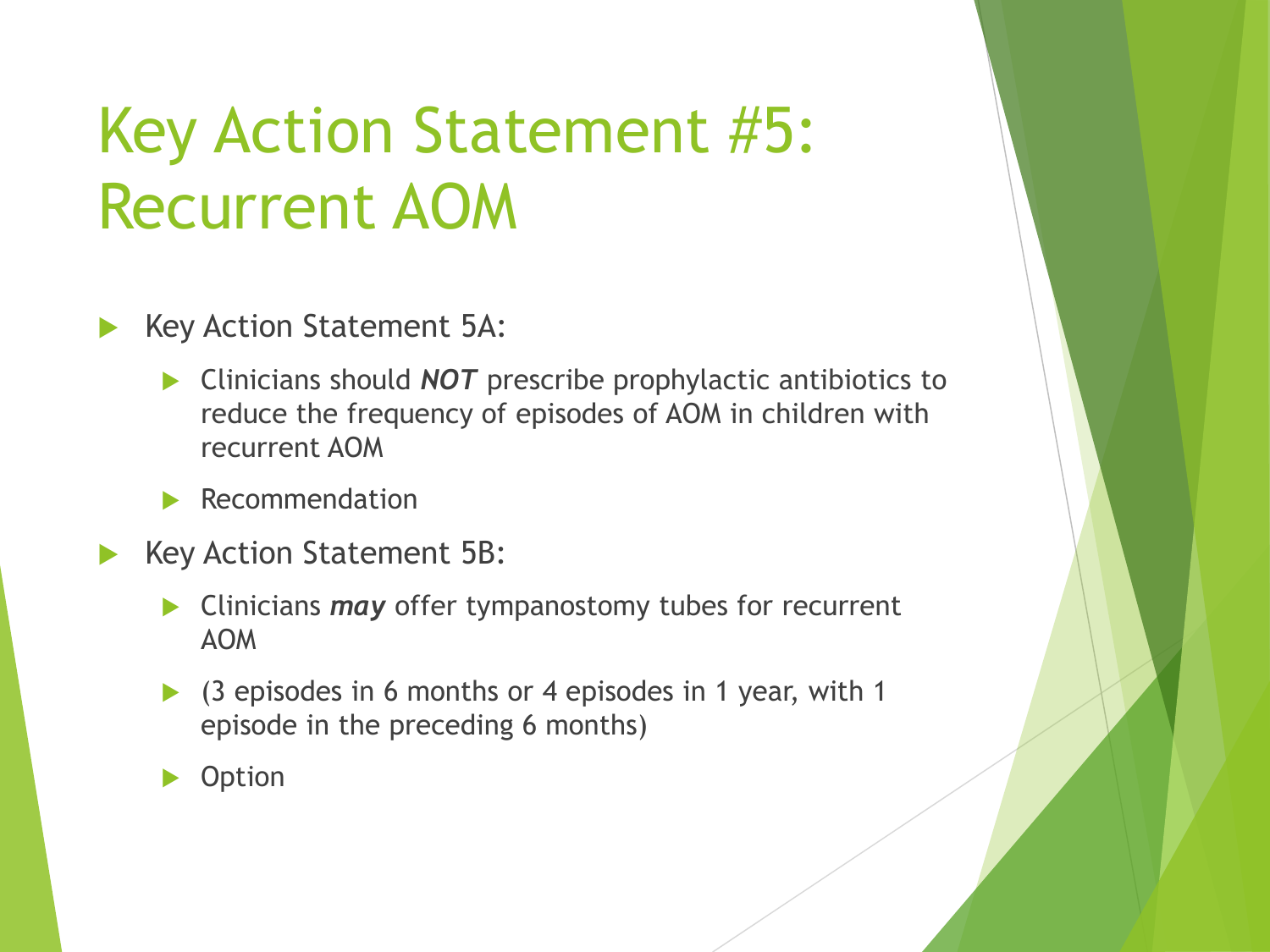# Key Action Statement #6: Prevention of AOM

#### Statement 6A:

- **Pheumococcal Vaccine recommended for all children (as per AAP schedule);** strong recommendation
	- ▶ Meta-analysis: 29% reduction in AOM caused by all pneumococcal serotypes with PCV7 < 24 months
	- ▶ Overall benefit for all cases of AOM: 6%-7%
- Statement 6B:
	- Annual influenza Vaccine recommended for all children (recommendation)
		- Most cases of AOM follow viral URI
- Statement 6C:
	- Exclusive breastfeeding encouraged for at least 6 months (recommendation)
- Statement 6D:
	- Encourage avoidance of tobacco smoke exposure (recommendation)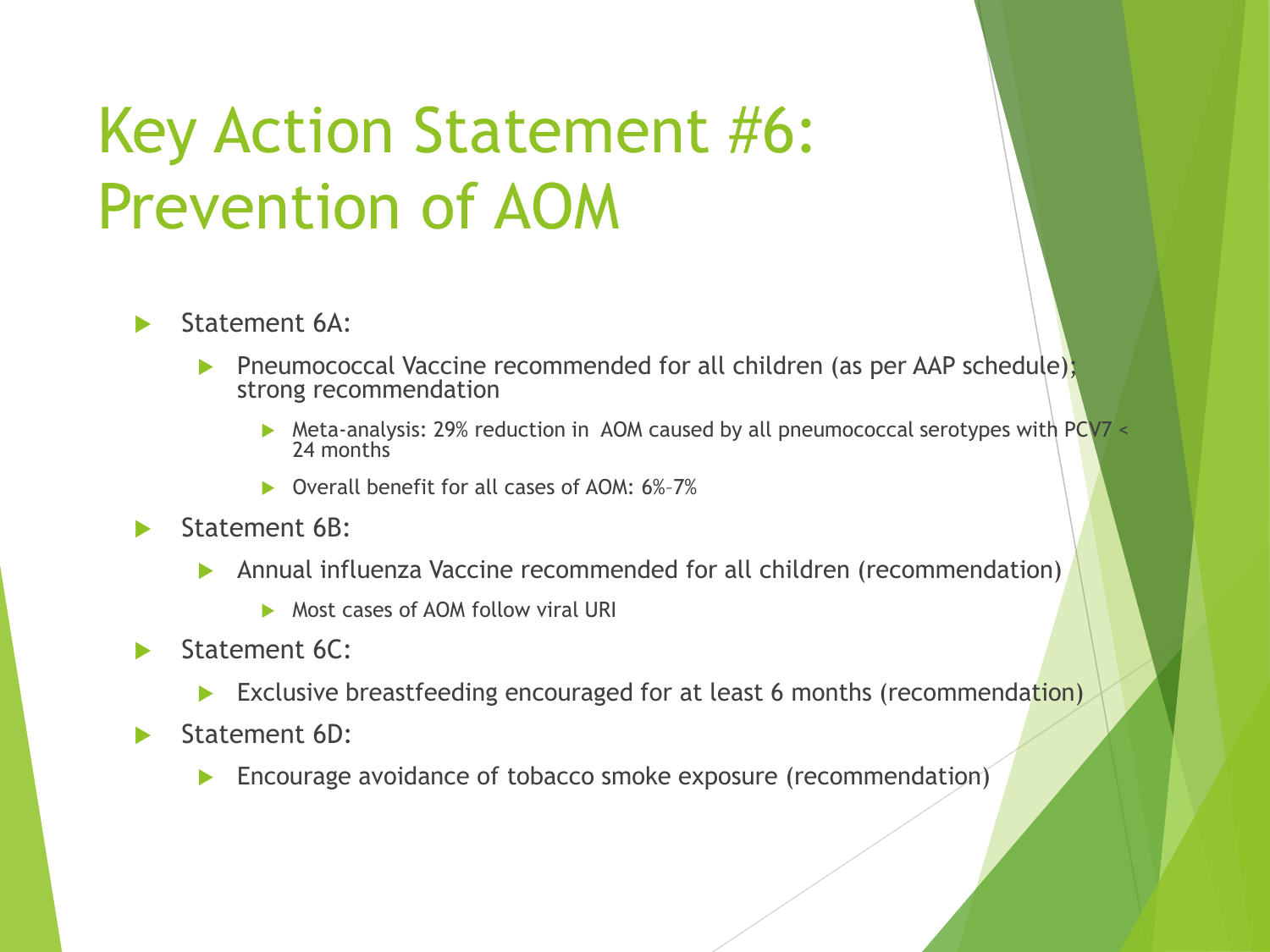## Statement 6:

▶ Other factors that may reduce AOM:

- Avoiding supine bottle feeding ("bottle propping")
- Reducing or eliminating pacifier use in the second 6 months of life
- Altering child care-center attendance patterns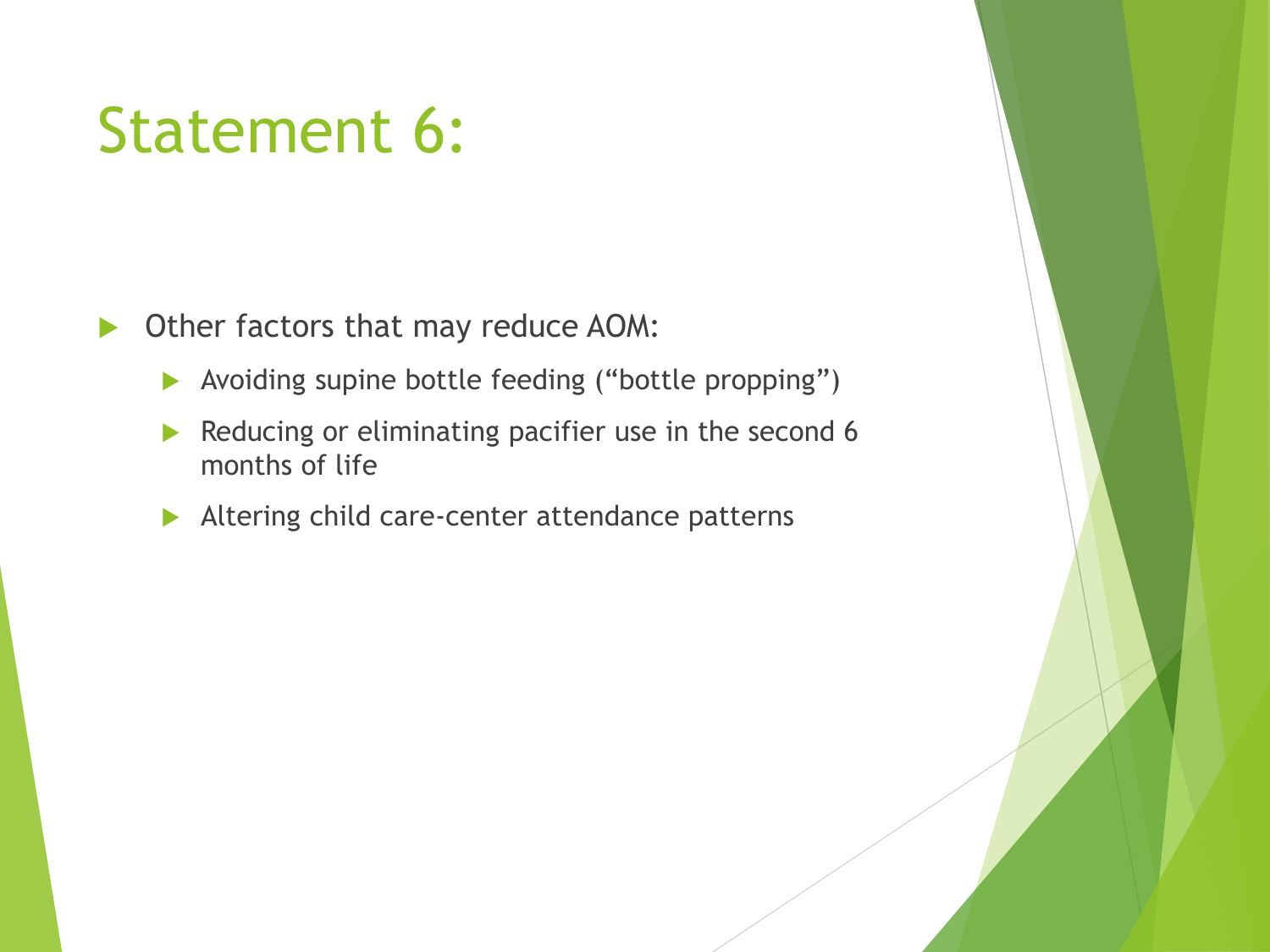## AAO-HNSF Clinical Practice Guideline: Tympanostomy Tube Placement in Children

- Published July 2013
- Purpose:
	- To provide clinicians with evidence-based recommendations on patient selection, surgical indications, and management of tympanostomy tubes in children
- Scope: children 6 months to 12 years old with otitis media
- Children at risk for developmental delays or disorders *are* included:
	- ▶ Speech delay, autism, syndromes (Down, craniofacial), cleft palate, vision impairment, permanent hearing loss independent of OME
	- May derive enhanced benefit from tubes
- 12 key action statements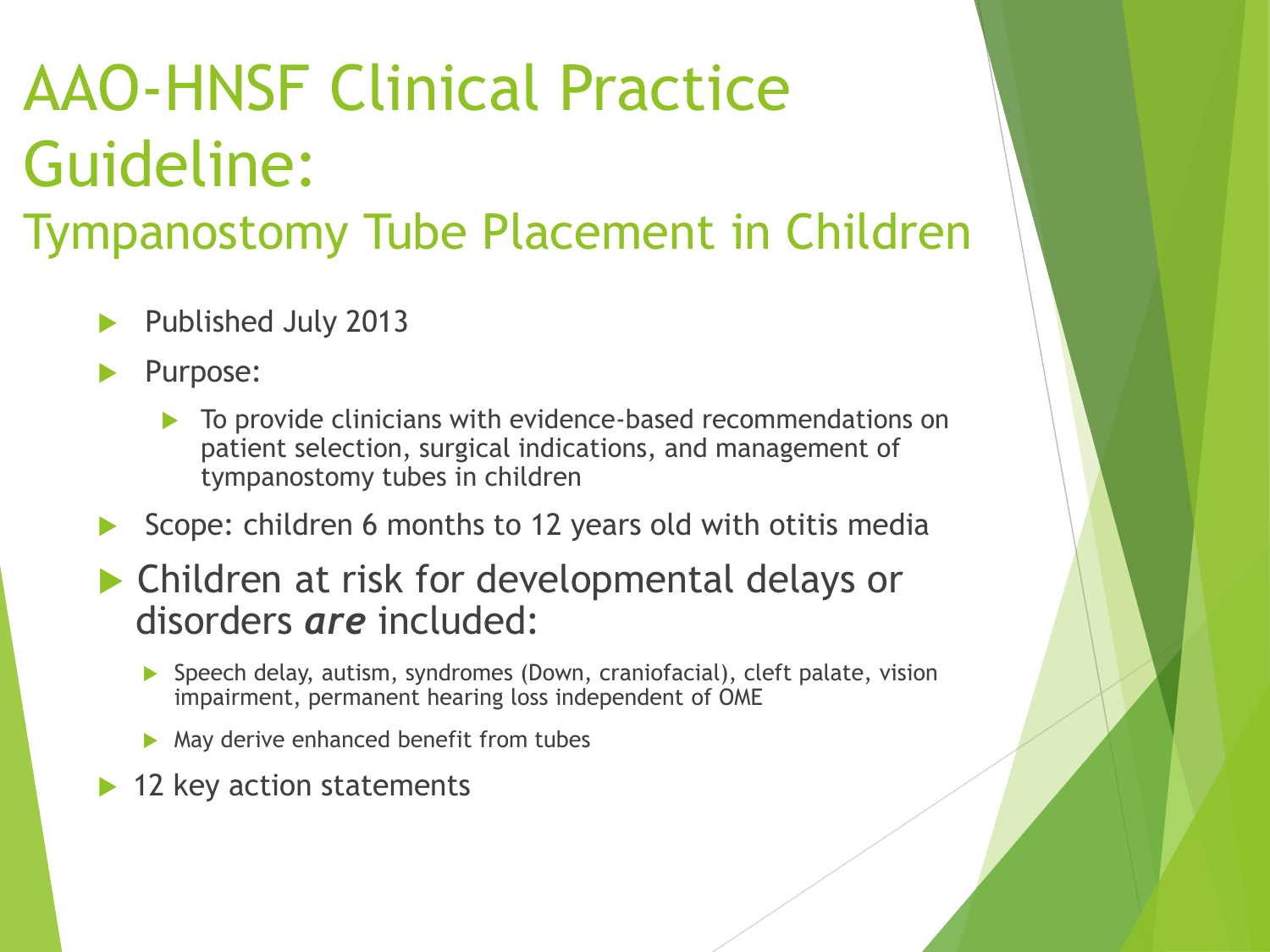# Key Action Statement #1: OME of Short Duration

- **EXA** Clinicians should NOT perform tympanostomy tube insertion in children with a single episode of OME of less than three months duration
- Policy level: Recommendation
- Purpose:
	- Avoid unnecessary surgery and its risks, for condition that has reasonable likelihood of resolving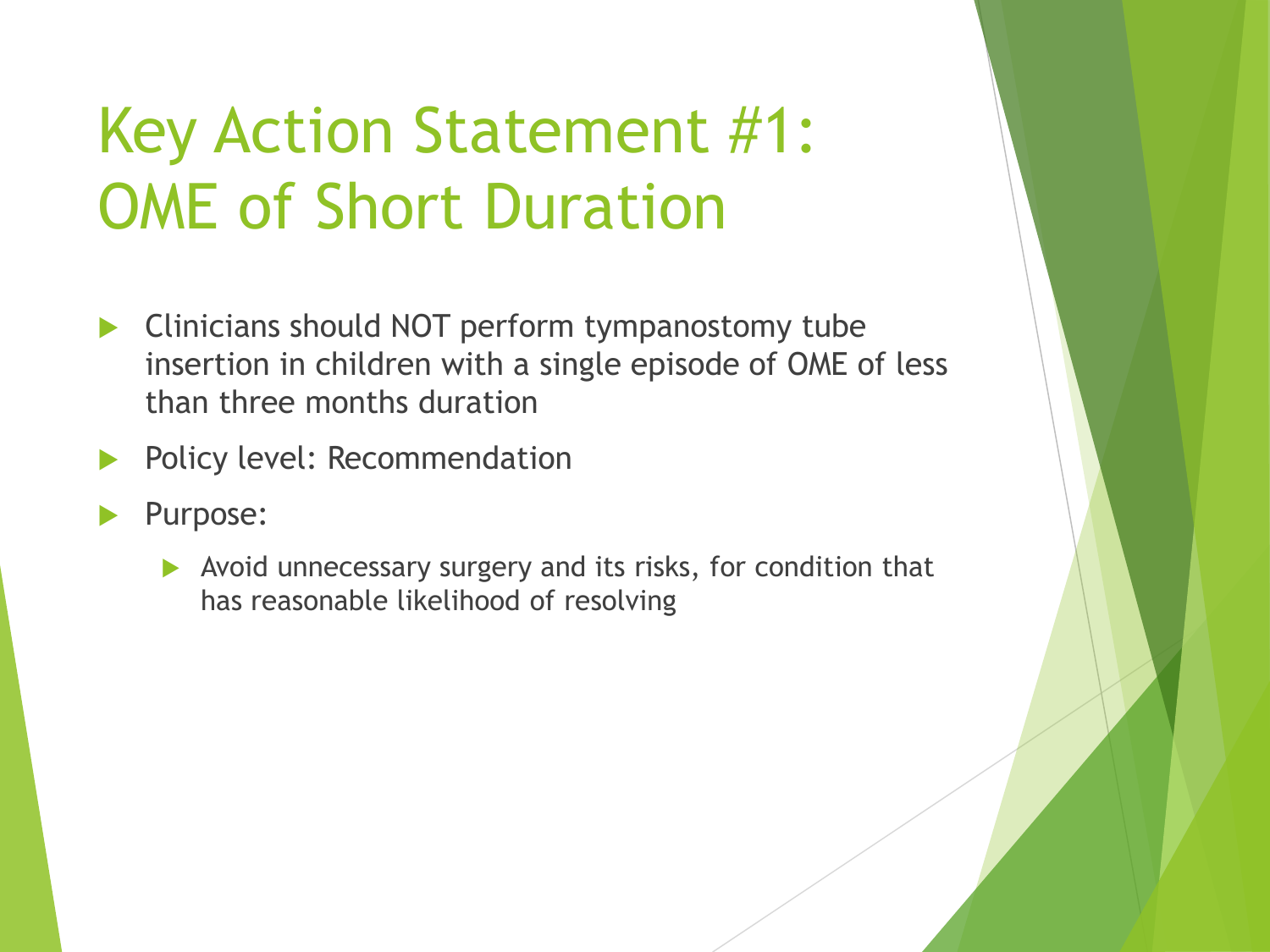# Key Action Statement #2: Hearing Testing

- Clinicians should obtain an age-appropriate hearing test:
	- If OME persists for three months or longer, *or*
	- Prior to surgery when a child becomes a candidate for tympanostomy tube insertion
- Policy level: Recommendation
- Purpose:
	- Document hearing status
	- **IMPROVE decision-making regarding need for surgery**
	- Establish baseline hearing prior to surgery
	- Detect co-existing SNHL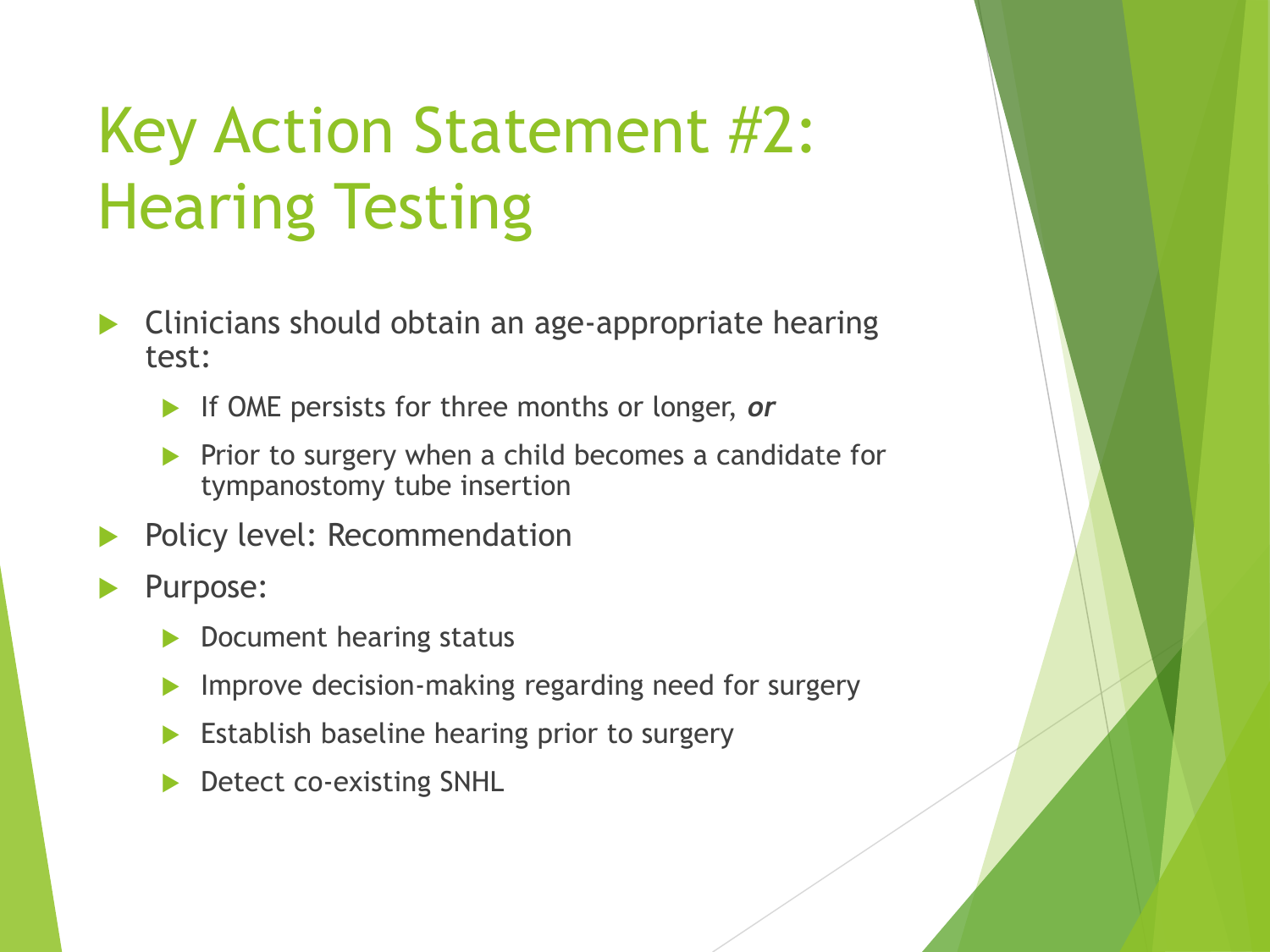### Key Action Statement #3: Chronic Bilateral OME with Hearing Difficulty

- Clinicians should offer bilateral tympanostomy tube insertion to children with:
	- *Bilatera*l OME for three months or longer *and*
	- Documented hearing difficulties
- Policy level: Recommendation
	- ▶ Well-designed RCTs show reduced MEE prevalence and improved hearing after tube insertion
	- Observational studies document improved quality of life
	- Eliminates potential barrier to focusing and attention in learning environment (although evidence inconclusive)
	- $\triangleright$  Substantial role for shared decision-making with caregivers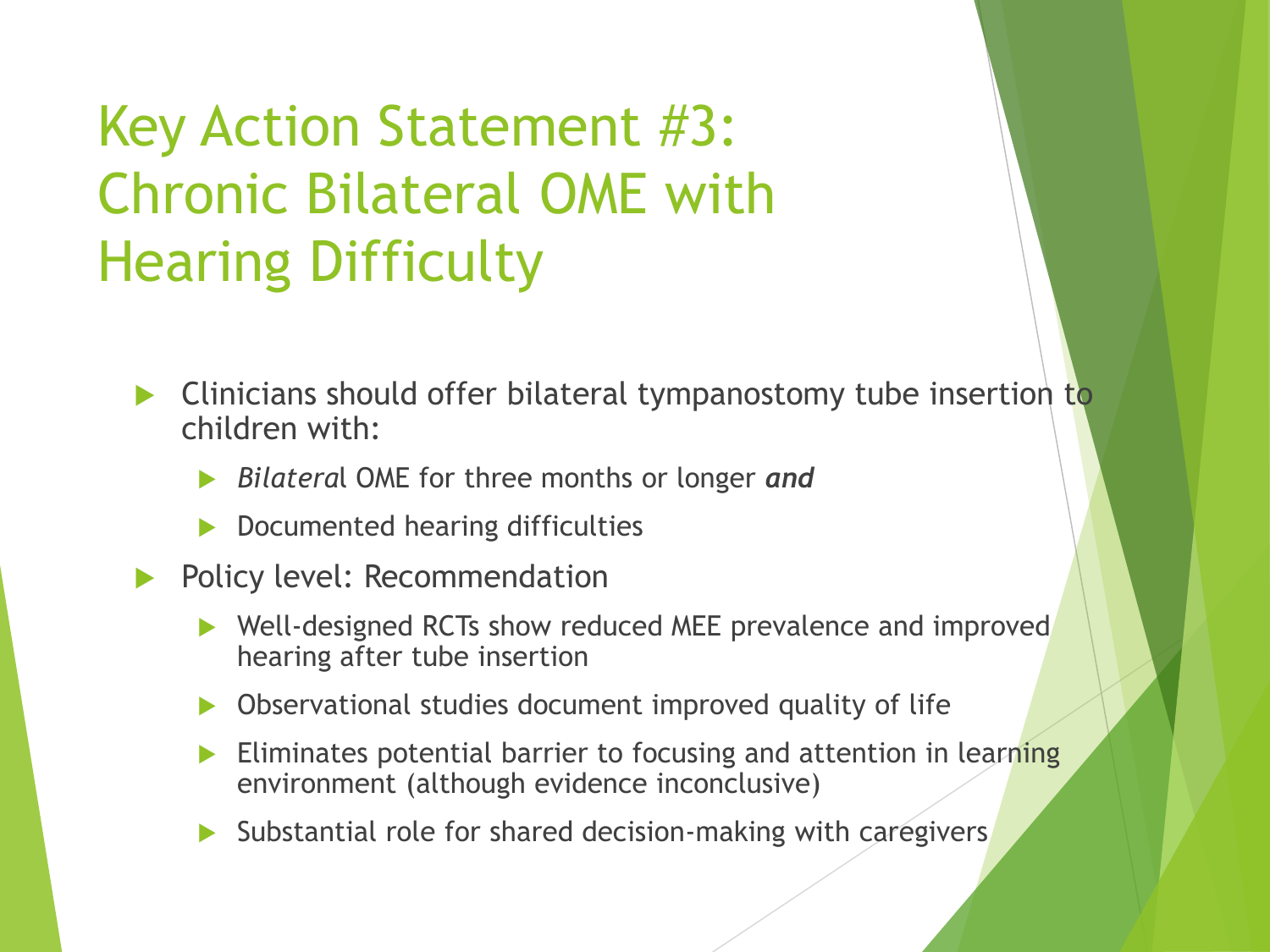#### Key Action Statement #4: Chronic OME with Symptoms *Other* Than Hearing Loss

Clinicians *may* perform tympanostomy tube insertion in children with:

- *Unilateral or bilateral* OME for three months or longer, *and*
- Symptoms that are likely attributable to OME:
	- $\blacktriangleright$  Balance problems
	- Poor school performance
	- Behavioral problem
	- Ear discomfort
	- $\blacktriangleright$  Reduced quality of life
- Policy level: Option
	- Based on randomized controlled trials and before-and-after studies: equal benefit vs. harm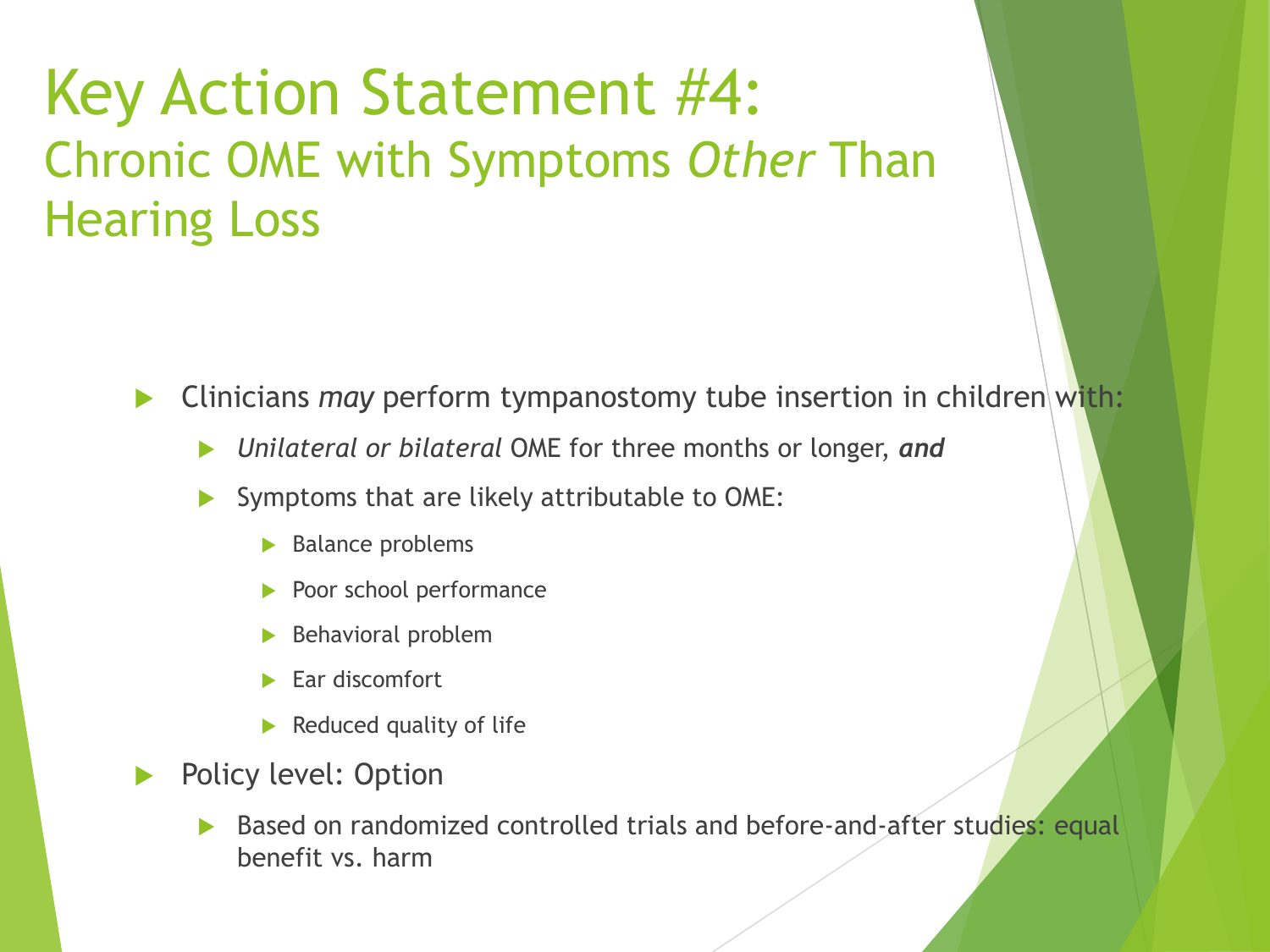## Key Action Statement #5: Surveillance of Chronic OME

- Clinicians should reevaluate, at three- to six-month intervals, children with chronic OME who do not receive tympanostomy tubes, until:
	- The effusion is no longer present
	- Significant hearing loss is detected
	- Structural abnormalities of the tympanic membrane or middle ear are suspected
- Policy level: Recommendation
- Opportunity for shared decision-making regarding surveillance interval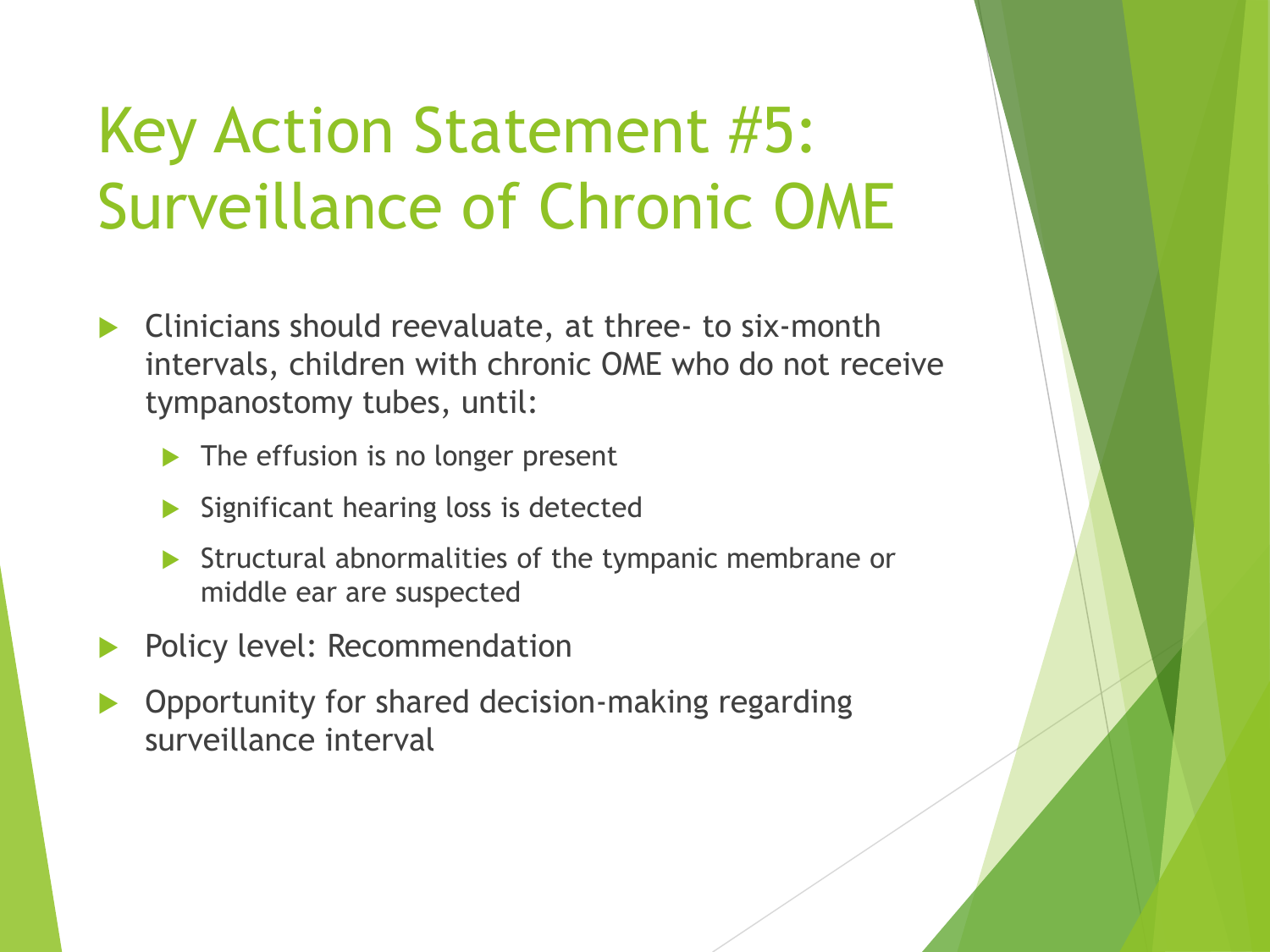## Key Action Statement #6: Recurrent AOM *without* MEE

- Clinicians should *not* perform tympanostomy tube insertion in children with recurrent AOM who do *not* have middle ear effusion in either ear at the time of assessment for tube candidacy
	- Recurrent AOM:  $\geq$  3 AOMs in 6 months, or  $\geq$  4 in last 12 months, with at least 1 in the last six months
- Policy level: Recommendation
- Purpose: Avoid unnecessary surgery for a condition that is likely to improve spontaneously
- Exceptions:
	- Severe AOM (with complications)
	- Multiple antibiotic allergies/intolerance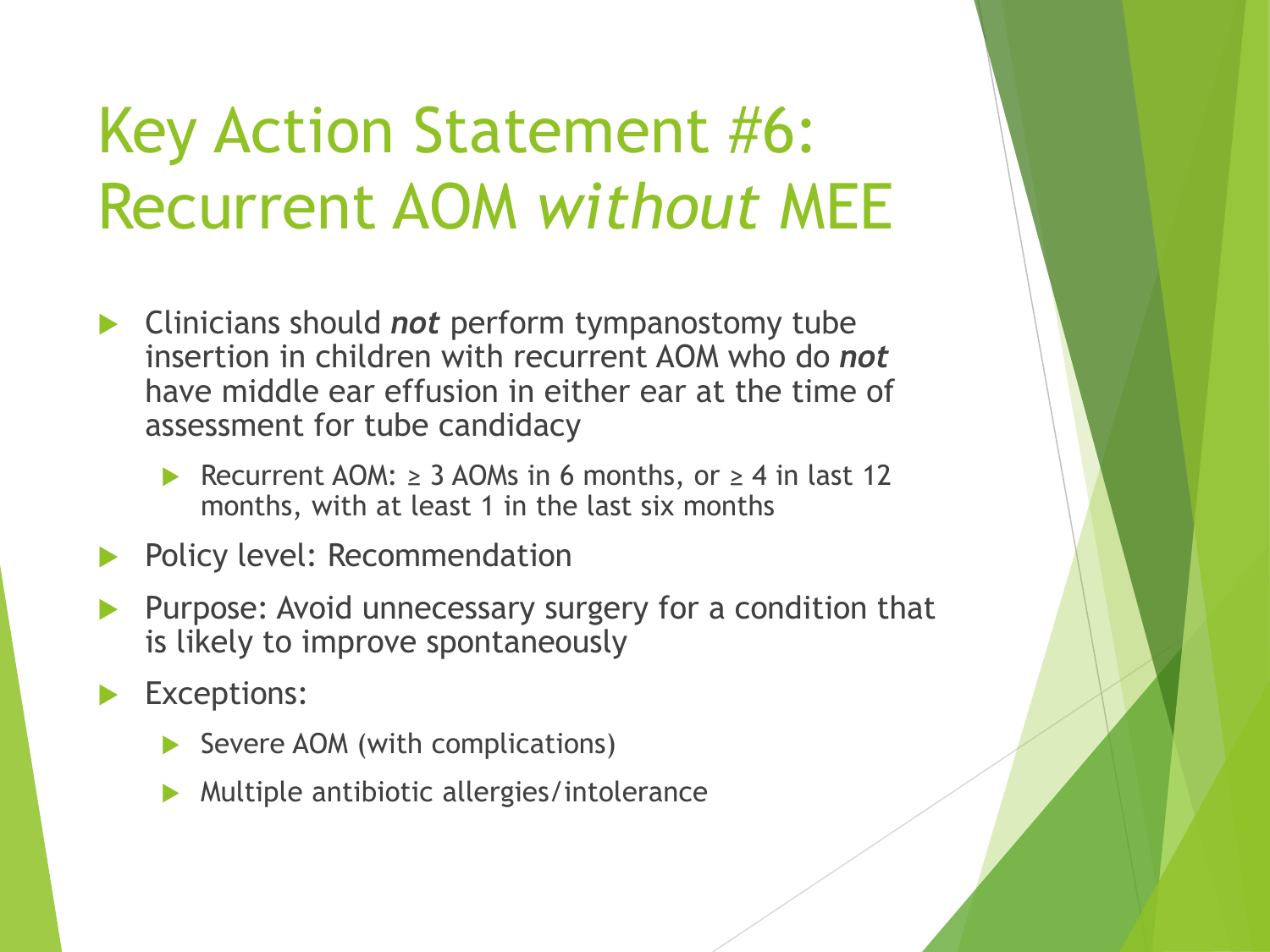## Statement #6: Recurrent AOM *without* MEE

Where does this recommendation come from???

- 15 RCTs of antibiotic prophylaxis for recurrent AOM
- Excluded children with persistent MEE from participation
- Highly favorable rates of improvement in the placebo groups
	- Baseline rate: 5.5 AOMs/year
	- ▶ Placebo: 2.8 AOMs/year (Rosenfeld and Kay, 2003)
- An RCT that specifically excluded children with baseline MEE found no benefit of tympanostomy tube insertion for reducing the subsequent incidence of AOM (Casselbrant et al. 1992)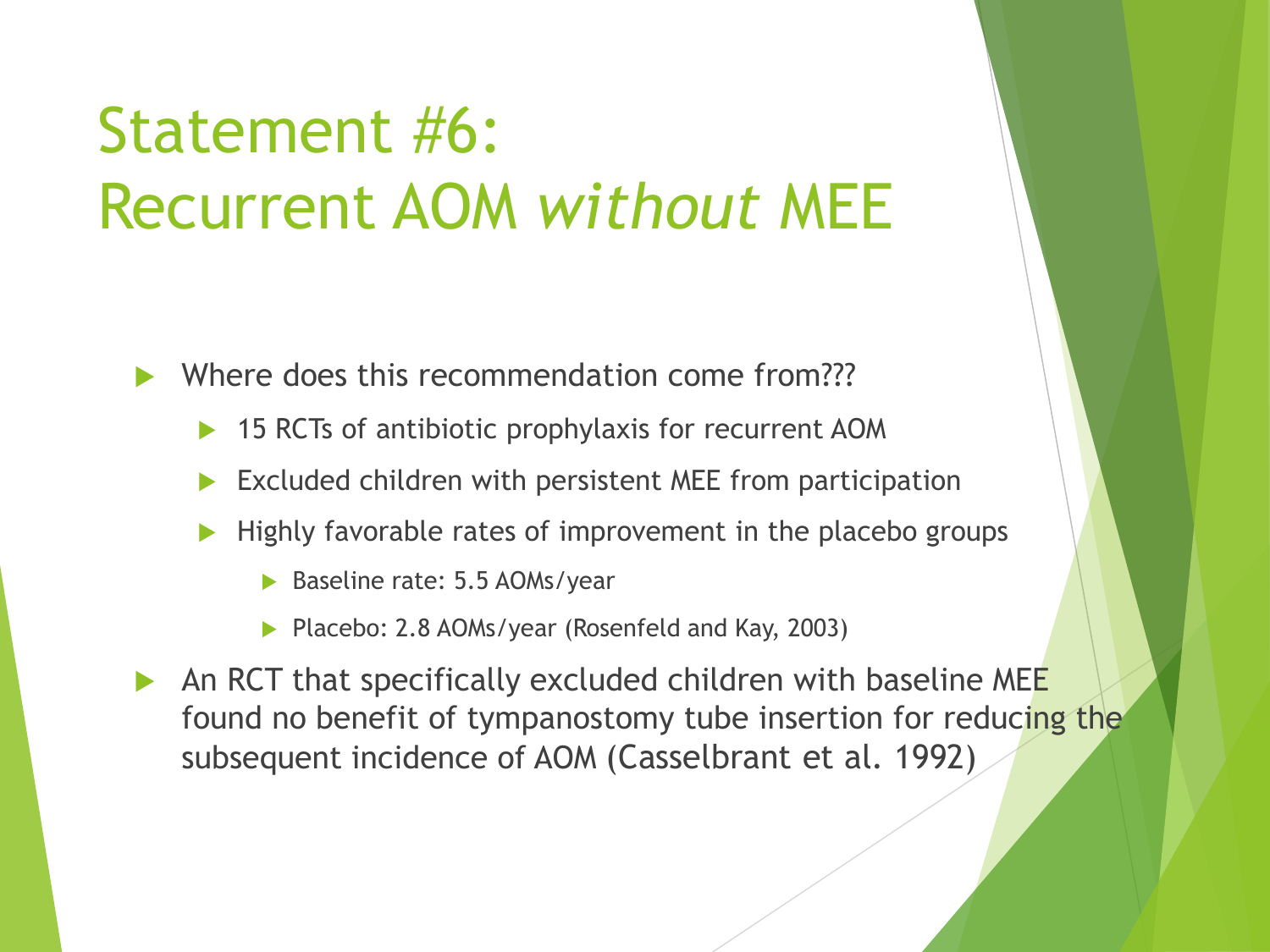# Key Action Statement #7: Recurrent AOM *with* MEE

- Clinicians *should* offer bilateral tympanostomy tube insertion in children with recurrent AOM who have unilateral or bilateral MEE at the time of assessment for tube candidacy
- Policy level: recommendation
- Benefits:
	- Mean decrease of approx. 3 episodes AOM per year
	- Ability to treat future AOMs with topical vs. oral Abx
	- Reduced pain and improved hearing during future AOMs
- Presence of effusion at time of assessment serves as marker of diagnostic accuracy for AOM
- Substantial role for shared decision-making with caregiver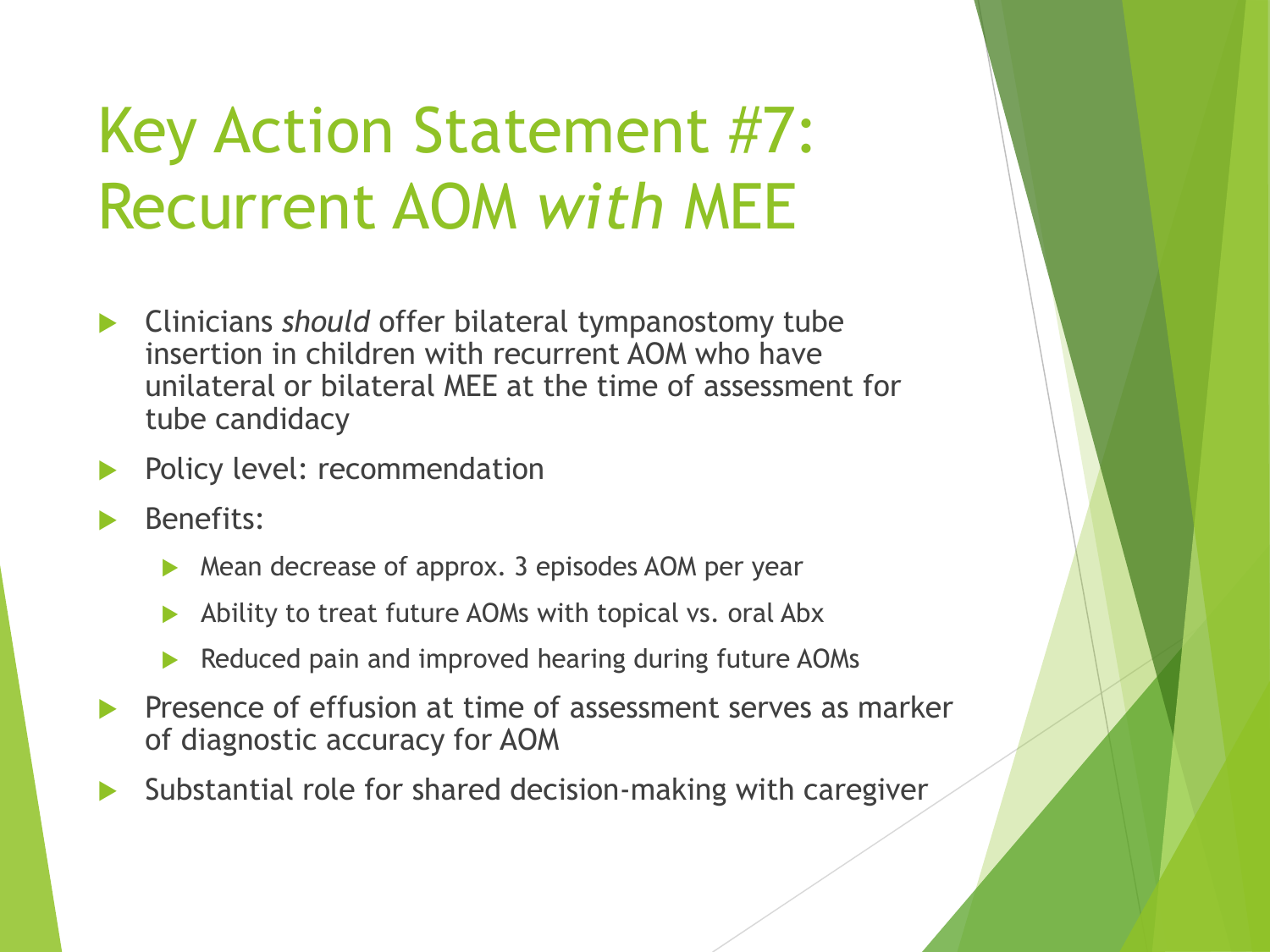# Key Action Statement #8: At Risk Children

- Clinicians should determine if a child with recurrent AOM or with OME of any duration is at increased risk for speech, language, or learning problems from otitis media because of baseline sensory, physical, cognitive, or behavioral factors
- Policy level: Recommendation
- Purpose: to identify children who might benefit from early intervention
- ▶ Nearly all RCTs exclude "high-risk/special needs" children:
	- **Lack of quality evidence of impact of tubes in this population**
	- Panel considered risk status as important factor in tube decision
		- **Less tolerant of OME or AOM**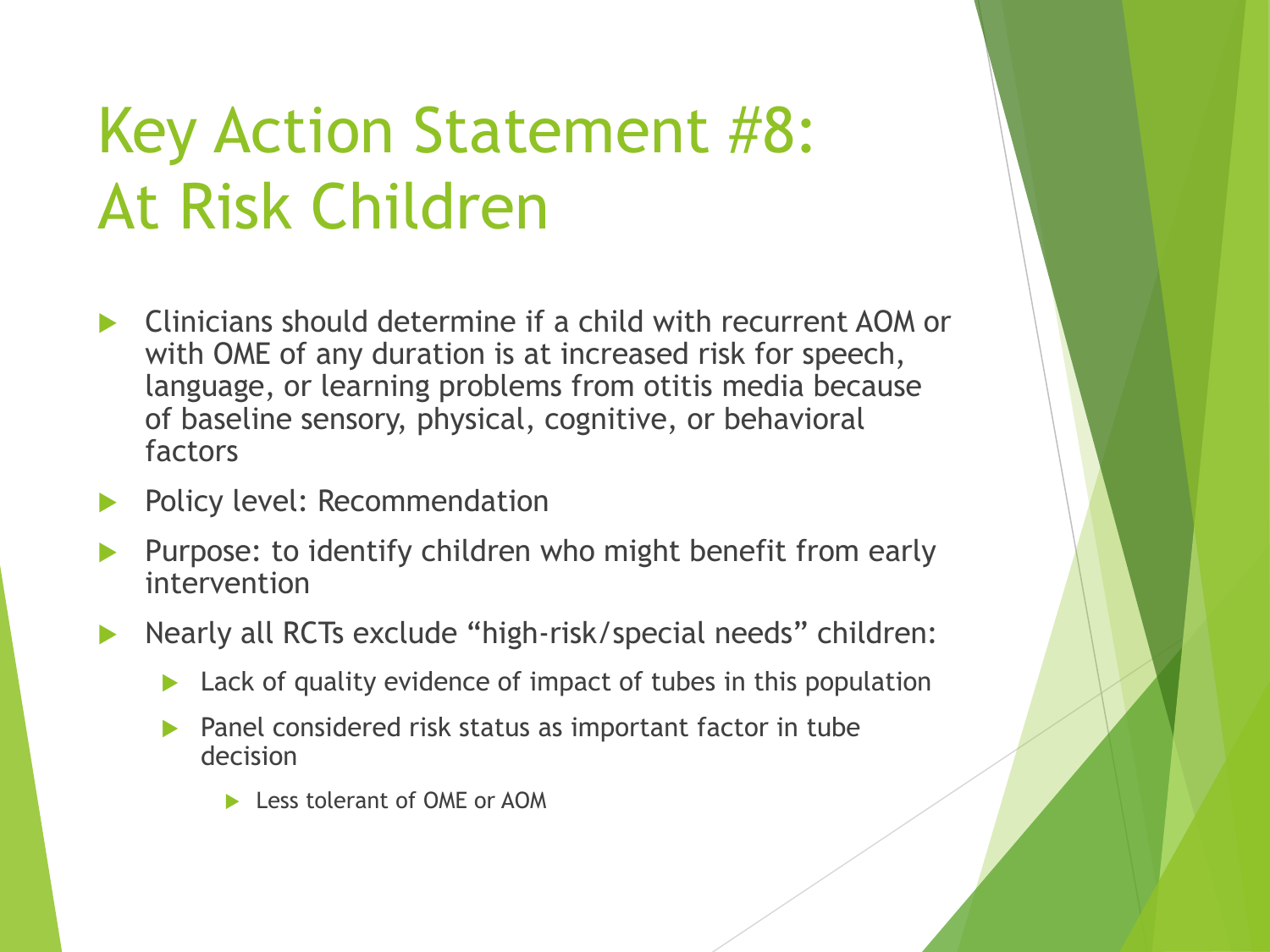### Key Action Statement #9: Tympanostomy Tubes and At Risk Children

- Clinicians *may* perform tympanostomy tube insertion in "at risk" children with unilateral or bilateral OME that is unlikely to resolve quickly as reflected by a type B (flat) tympanogram or persistence of effusion for three months or longer
- **Policy level: Option** 
	- $\triangleright$  Based on observational studies, with balance between benefit and harm
- Benefits: improved hearing mitigates potential obstacle to child development, speech/language development
	- $\blacktriangleright$  Lack of high-quality evidence in this population
	- Significant role for caregiver shared decision-making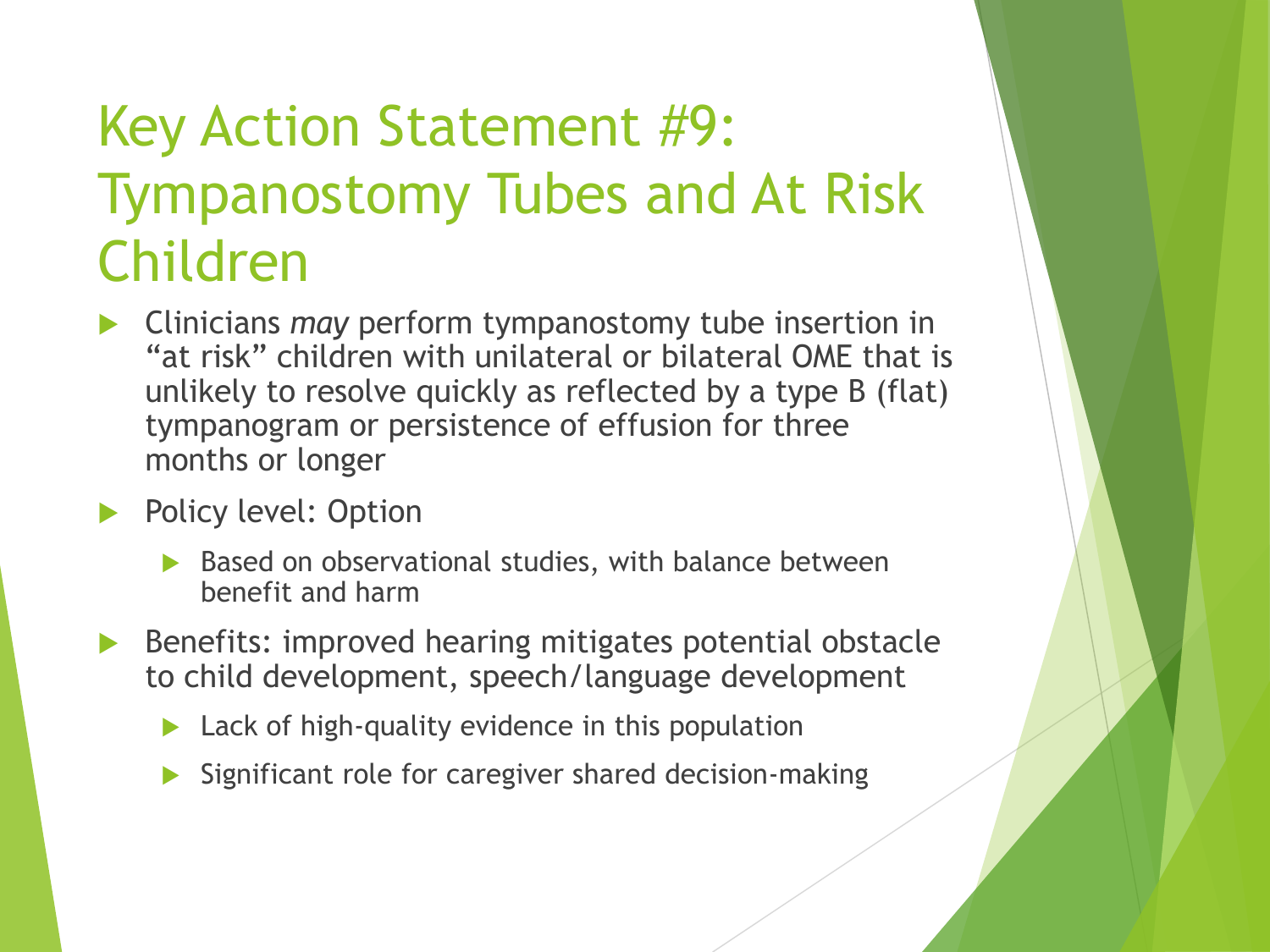# Key Action Statement #10: Perioperative Education

- In the perioperative period, clinicians should educate caregivers of children with tympanostomy tubes regarding:
	- Expected duration of tube function
	- Recommended follow up schedule
	- $\triangleright$  Detection of complications
- Policy level: Recommendation
- Purpose:
	- $\triangleright$  To define caregiver expectations, recognize complications, stress importance of follow-up
	- Importance of caregiver education in promoting good outcomes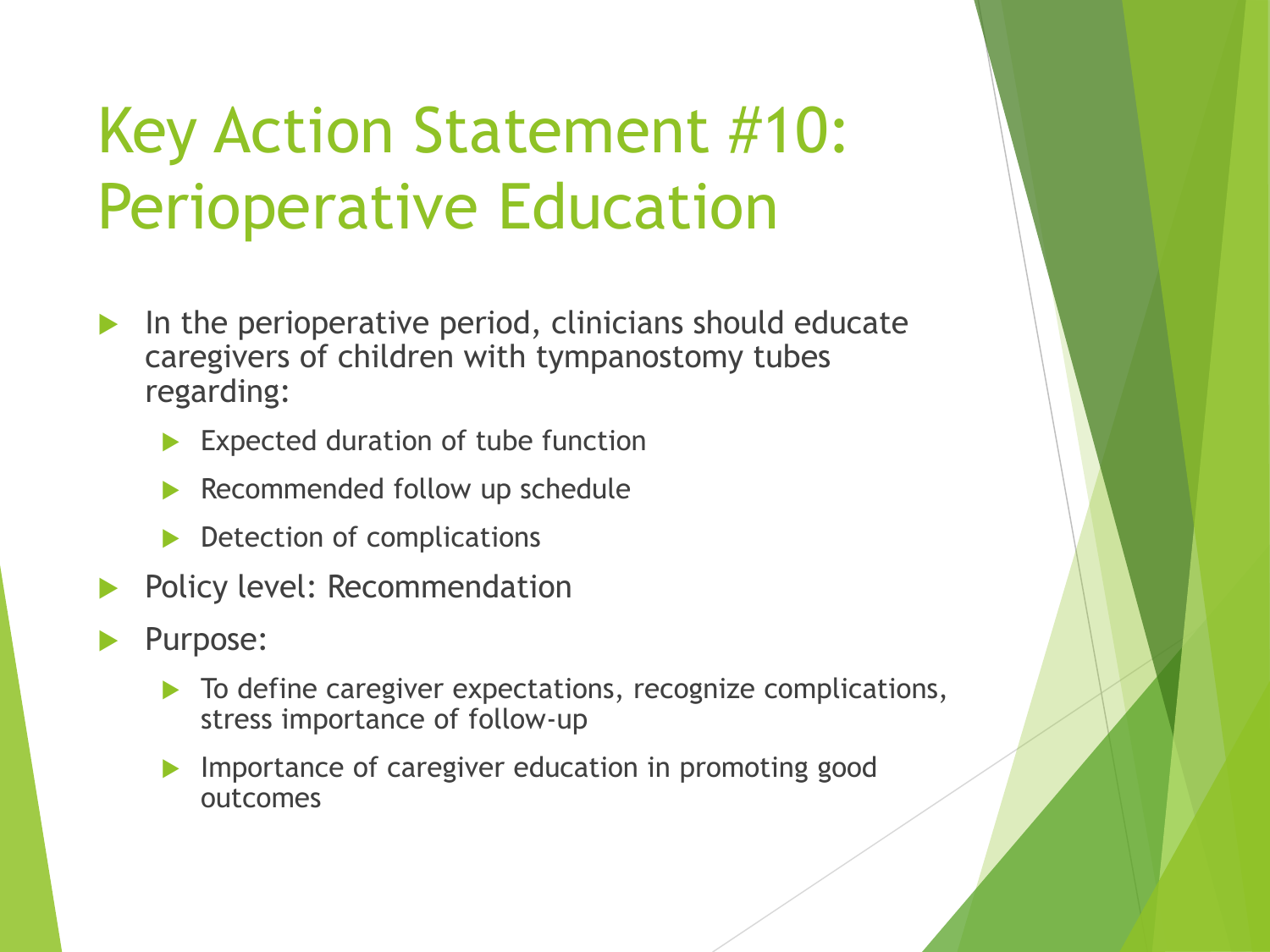### Key Action Statement #11: Acute Tympanostomy Tube **Otorrhea**

- Clinicians should prescribe topical antibiotic eardrops *only*, *without* oral antibiotics, for children with uncomplicated acute tympanostomy tube otorrhea
- *Strong* recommendation
	- Based on RCTs with preponderance of benefit over harm
	- Stress importance of pumping the tragus

#### **Benefits:**

- Increased efficacy covering otorrhea pathogens (Pseudomonas, MRSA)
- Avoiding unnecessary systemic Abx
- Exceptions:
	- **Complicated otorrhea, cellulitis, concurrent bacterial sinusitis or pharyngitis,** children who are immunocompromised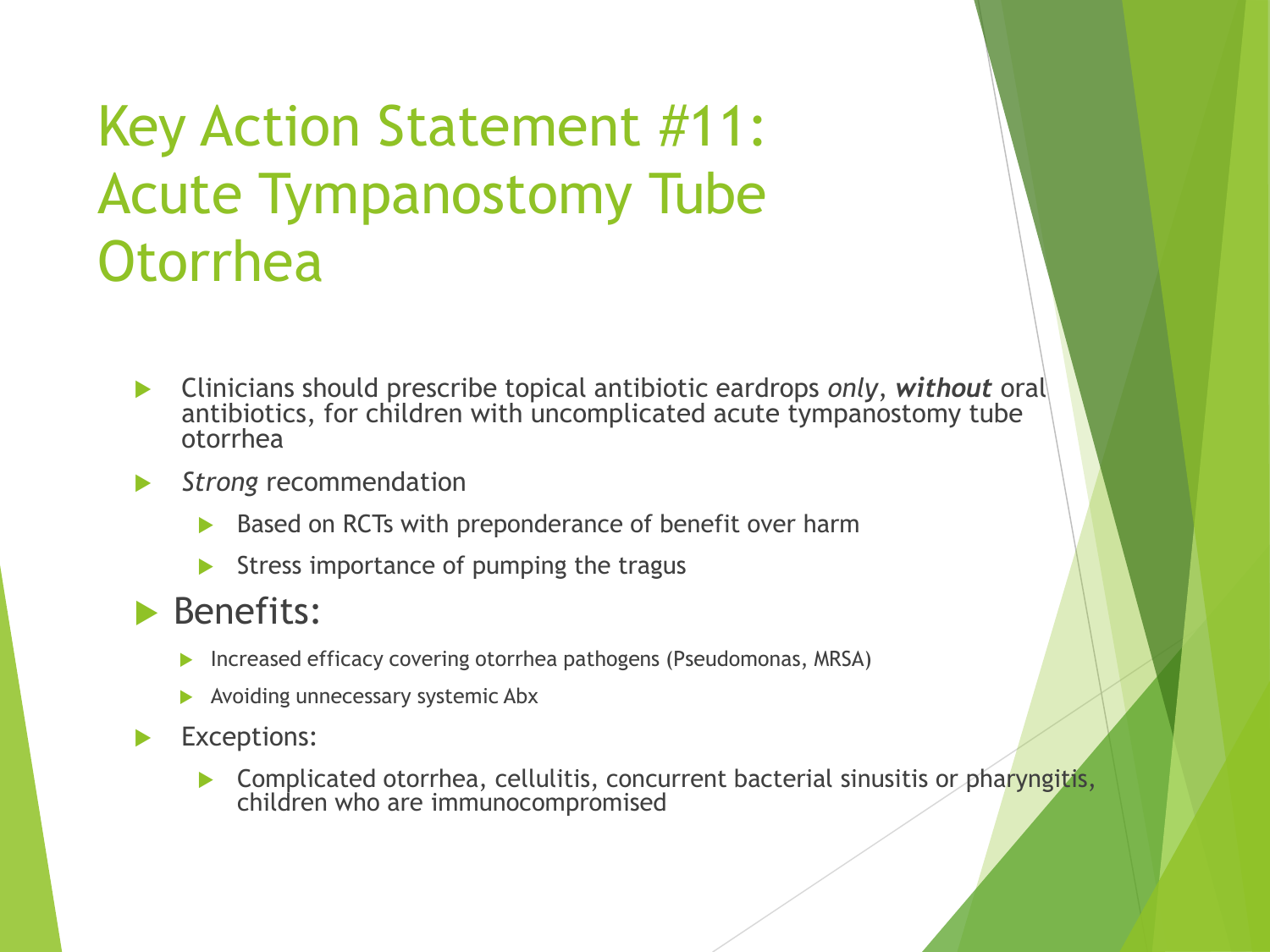## Key Action Statement #12: Water Precautions

 Clinicians should *not* encourage routine, prophylactic water precautions for children with tympanostomy tubes:

- Earplugs or headbands not recommended
- Do not need to avoid swimming or water sports
- Policy level: Recommendation
	- Based on RCTs, observational studies
- Ear plugs:
	- Trivial reduction of any otorrhea episode, from 56% to 47%
	- Mean otorrhea incidence decreased from 0.10 to 0.07 per month
- Exceptions:
	- Active/prolonged otorrhea
	- Lake swimming (possibly)
	- Otalgia with water (possibly)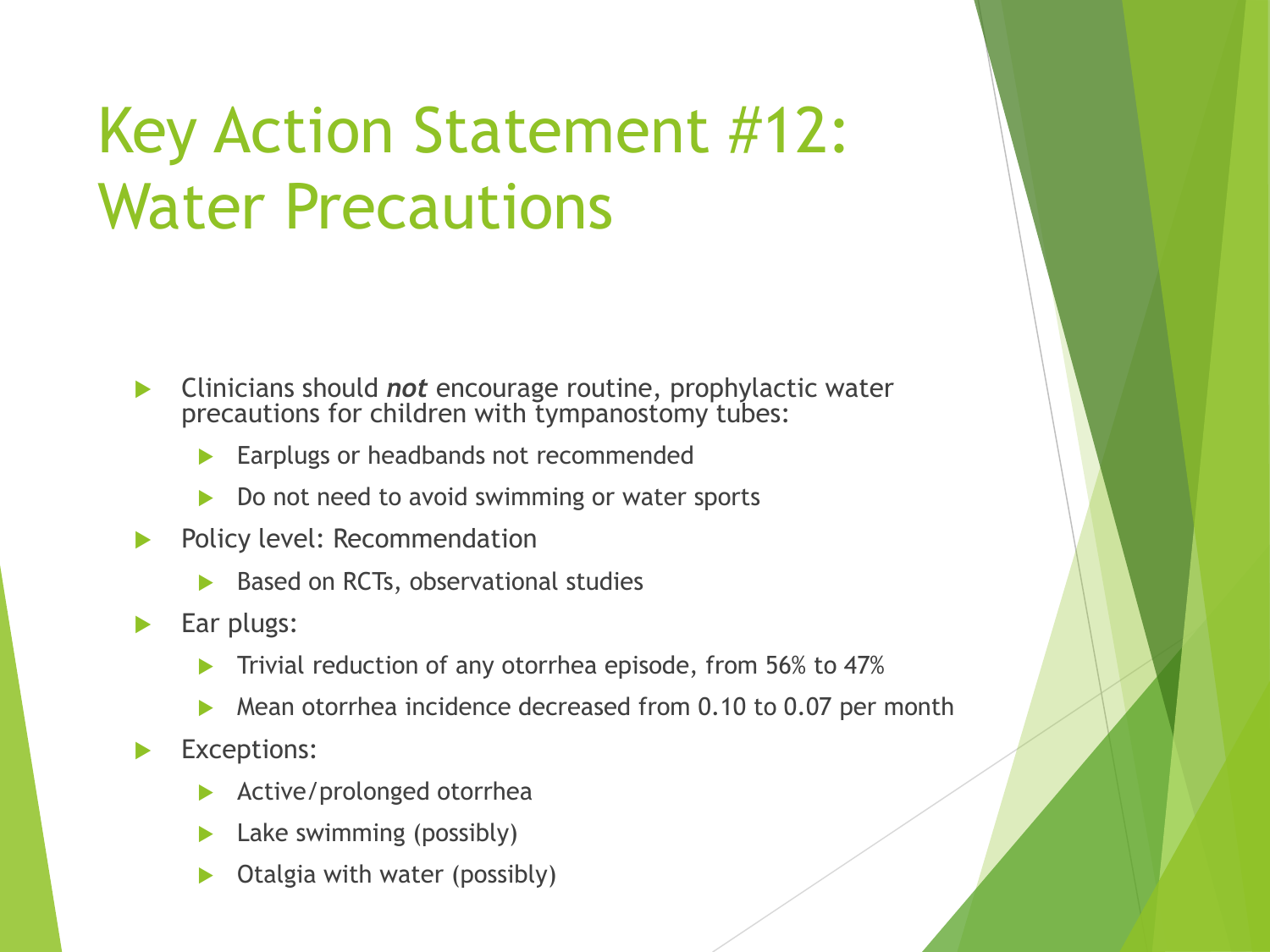## AAO-HNSF Clinical Practice Guideline: Otitis Media with Effusion

- ▶ Published February 2016
- Revision of 2004 guidelines
- Purpose:
	- $\blacktriangleright$  Identify quality improvement opportunities in managing OME and to create explicit and actionable recommendations to implement these opportunities in clinical practice
- Scope: children 6 months to 12 years old with otitis media
- ▶ 13 key action statements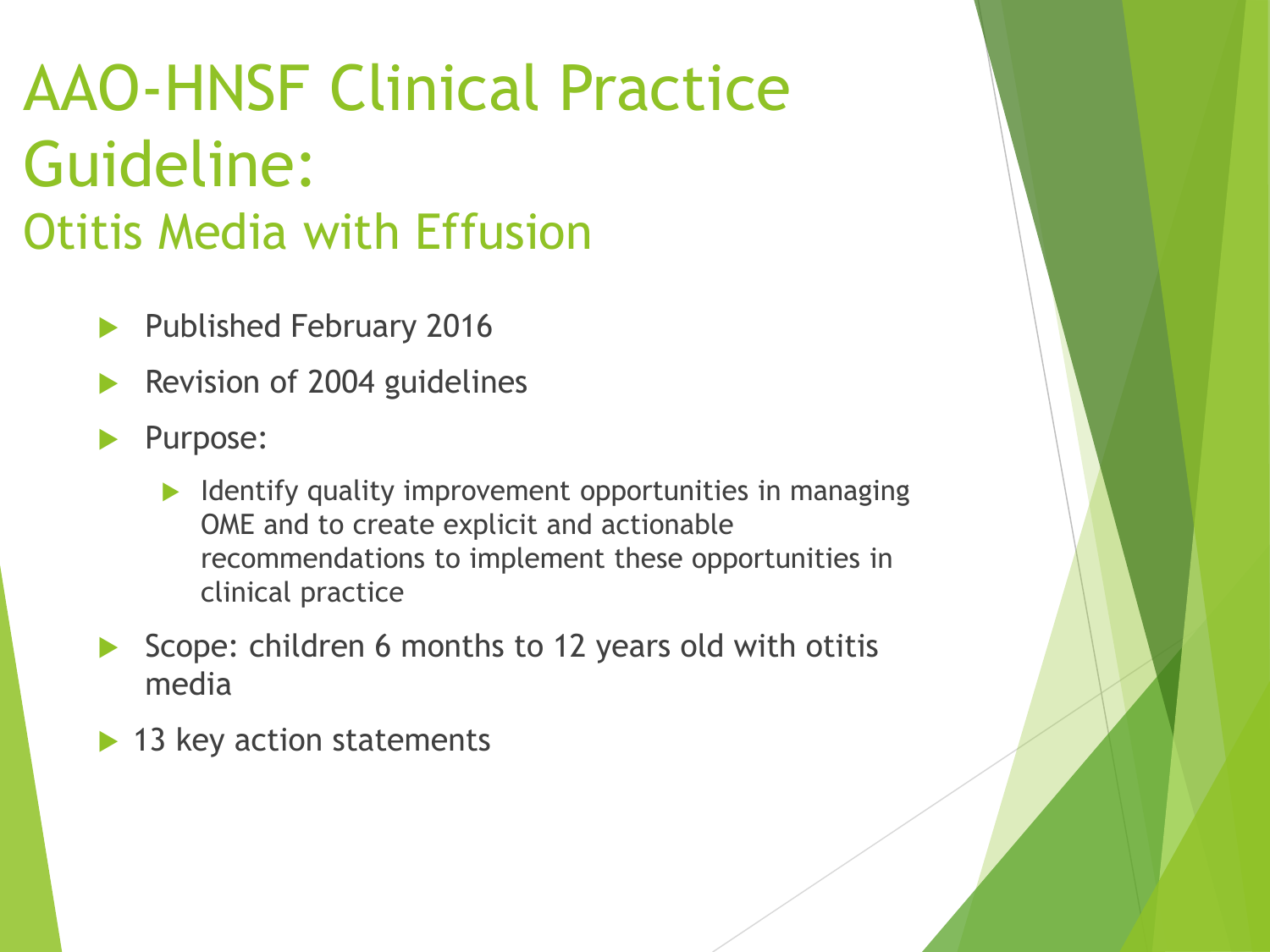## Key Action Statement #1: Pneumatic Otoscopy

- **STATEMENT 1a: The clinician should document the presence of middle ear effusion with pneumatic otoscopy when diagnosing OME in a child**
- **STATEMENT 1b : The clinician should perform pneumatic otoscopy to assess for OME in a child with otalgia, hearing loss, or both**
- Benefit: Improve diagnostic certainty; reduce falsenegative diagnoses caused by effusions that do not have obvious air bubbles or an air-fluid level; reduce falsepositive diagnoses that lead to unnecessary tests and costs; readily available equipment; document mobility of the tympanic membrane; efficient; cost-effective

Policy level: Strong recommendation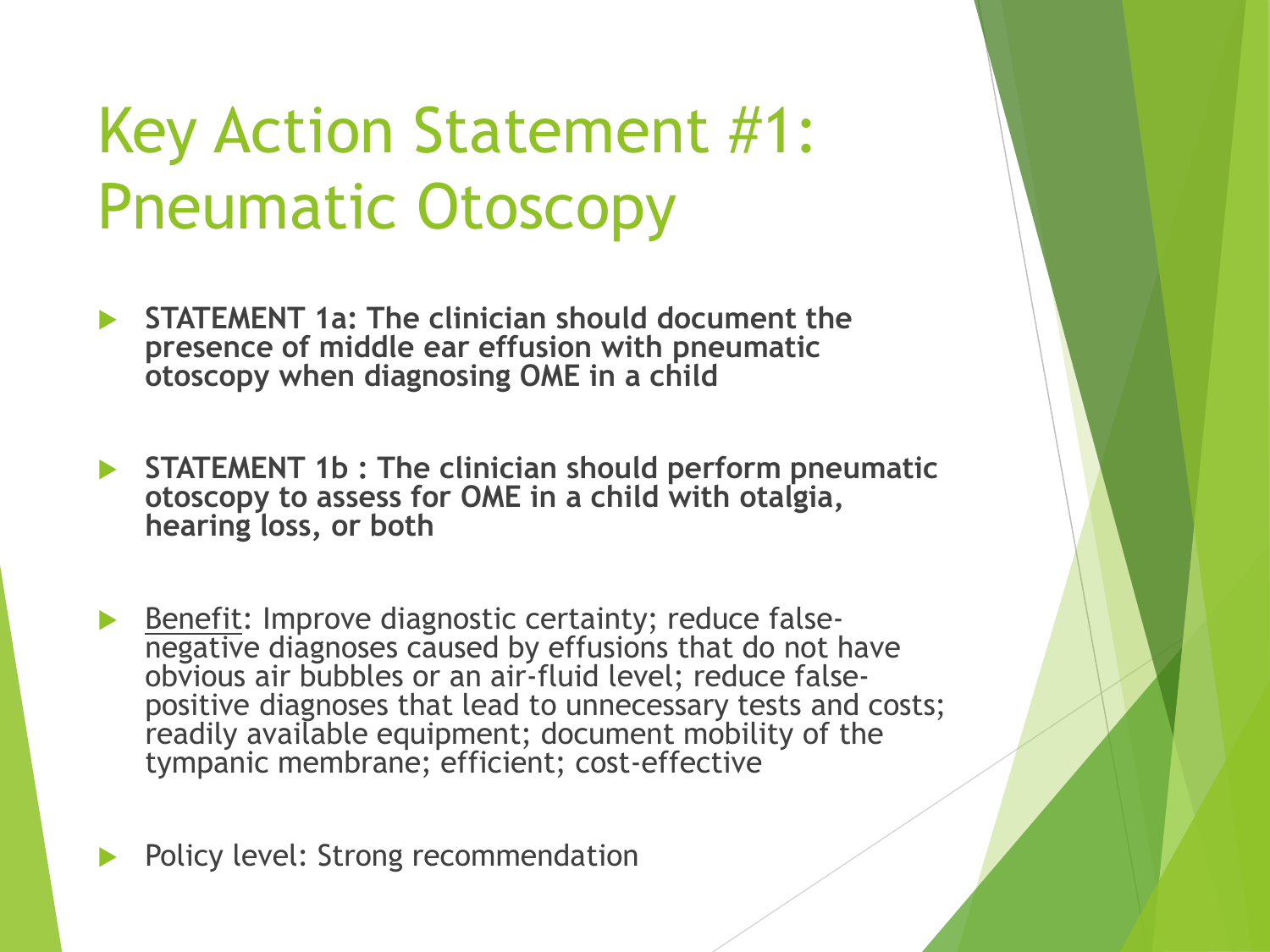# Key Action Statement #2: Tympanometry

- **STATEMENT 2: Clinicians should obtain tympanometry in children with suspected OME for whom the diagnosis is uncertain after performing (or attempting) pneumatic otoscopy**
- Policy level: Strong recommendation
- Particularly useful settings: intolerance of pneumatic otoscopy, inability to perform pneumatic otoscopy, partially obstructing cerumen, narrow EAC, equivocal findings on pneumatic otoscopy, rule out OME in an atrisk child, objective confirmation of OME before surgery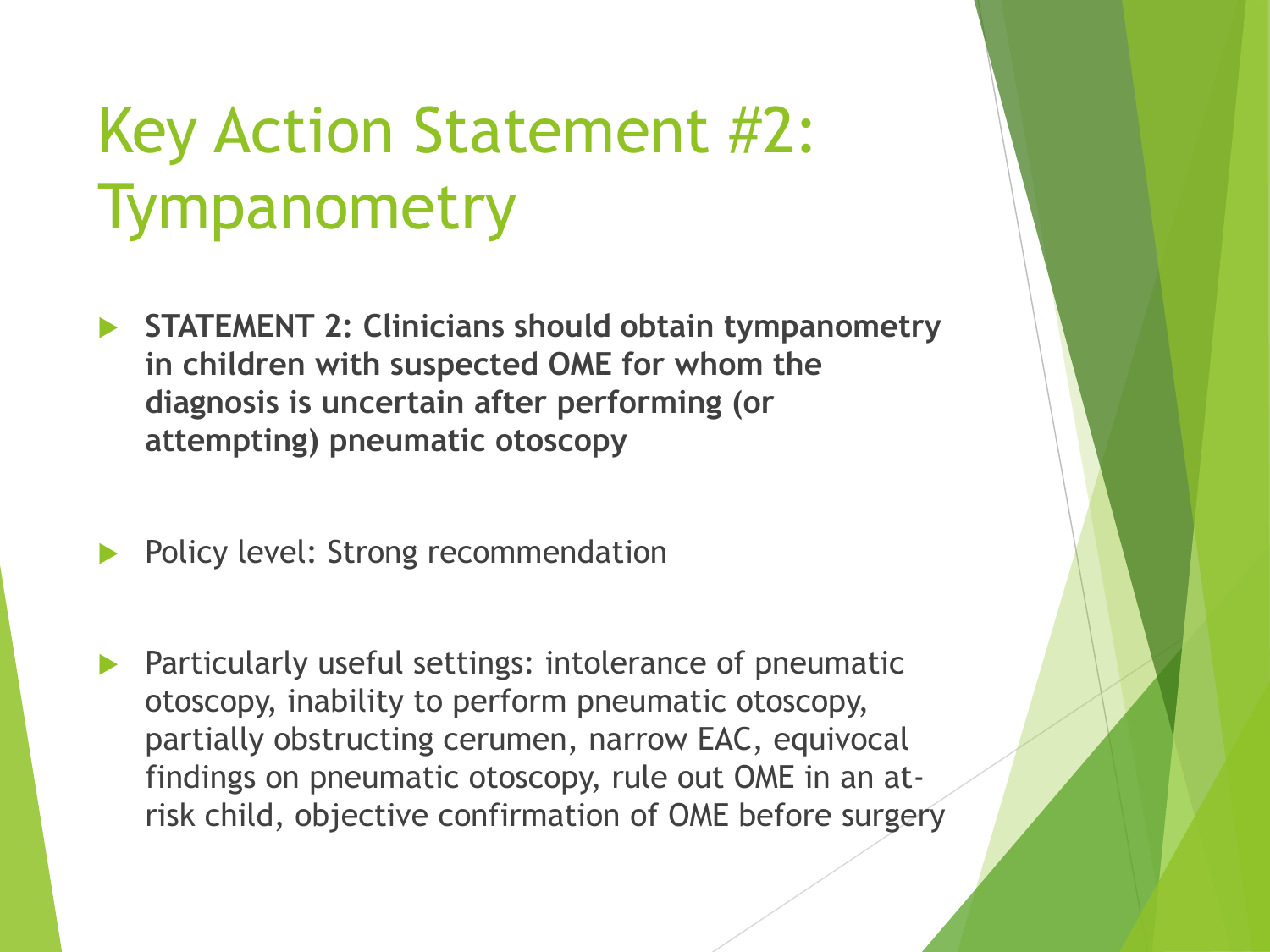#### Key Action Statement #3: Failed Newborn Hearing Screening

- **STATEMENT 3: Clinicians should document in the medical record counseling of parents of infants with OME who fail a newborn hearing screen regarding the importance of follow-up to ensure that hearing is normal when OME resolves and to exclude an underlying sensorineural hearing loss (SNHL)**
- Policy level: recommendation
- Can have transient OME as newborn
- Early identification of SNHL important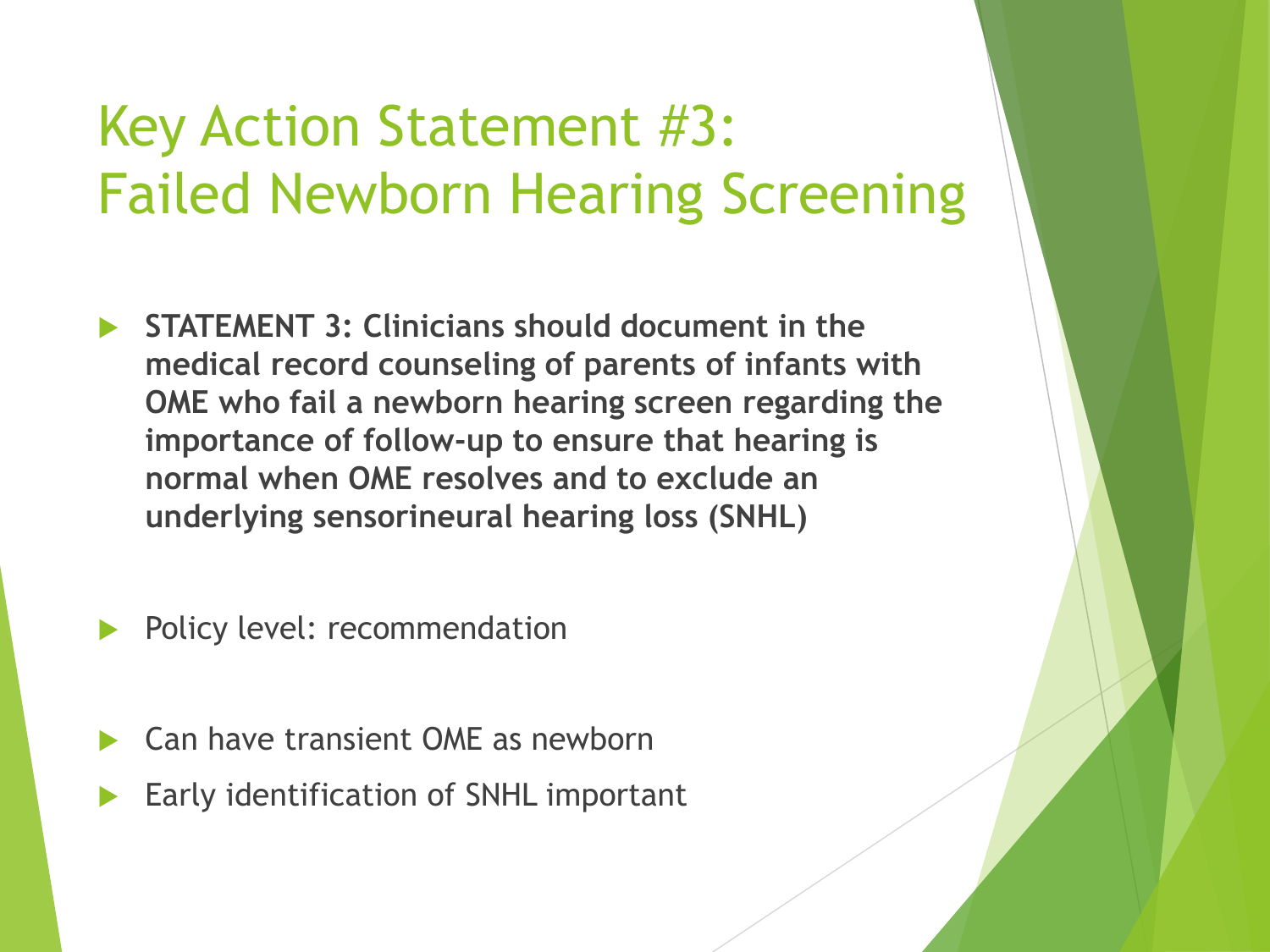## Key Action Statement #4: Identifying At-risk Children

- **STATEMENT 4a: Clinicians should determine if a child with OME is at increased risk for speech, language, or learning problems from middle ear effusion because of baseline sensory, physical, cognitive, or behavioral factors**
- **STATEMENT 4b. : Clinicians should evaluate at-risk children for OME at the time of diagnosis of an at-risk condition and at 12 to 18 months of age (if diagnosed as being at risk prior to this time)**
- Examples: SNHL, speech/developmental delay, autism, Down syndrome, visual impairment
- Policy level: recommendation
	- **b** observational studies regarding the high prevalence of OME in at-risk children, expert opinion on the ability of prompt diagnosis to alter outcomes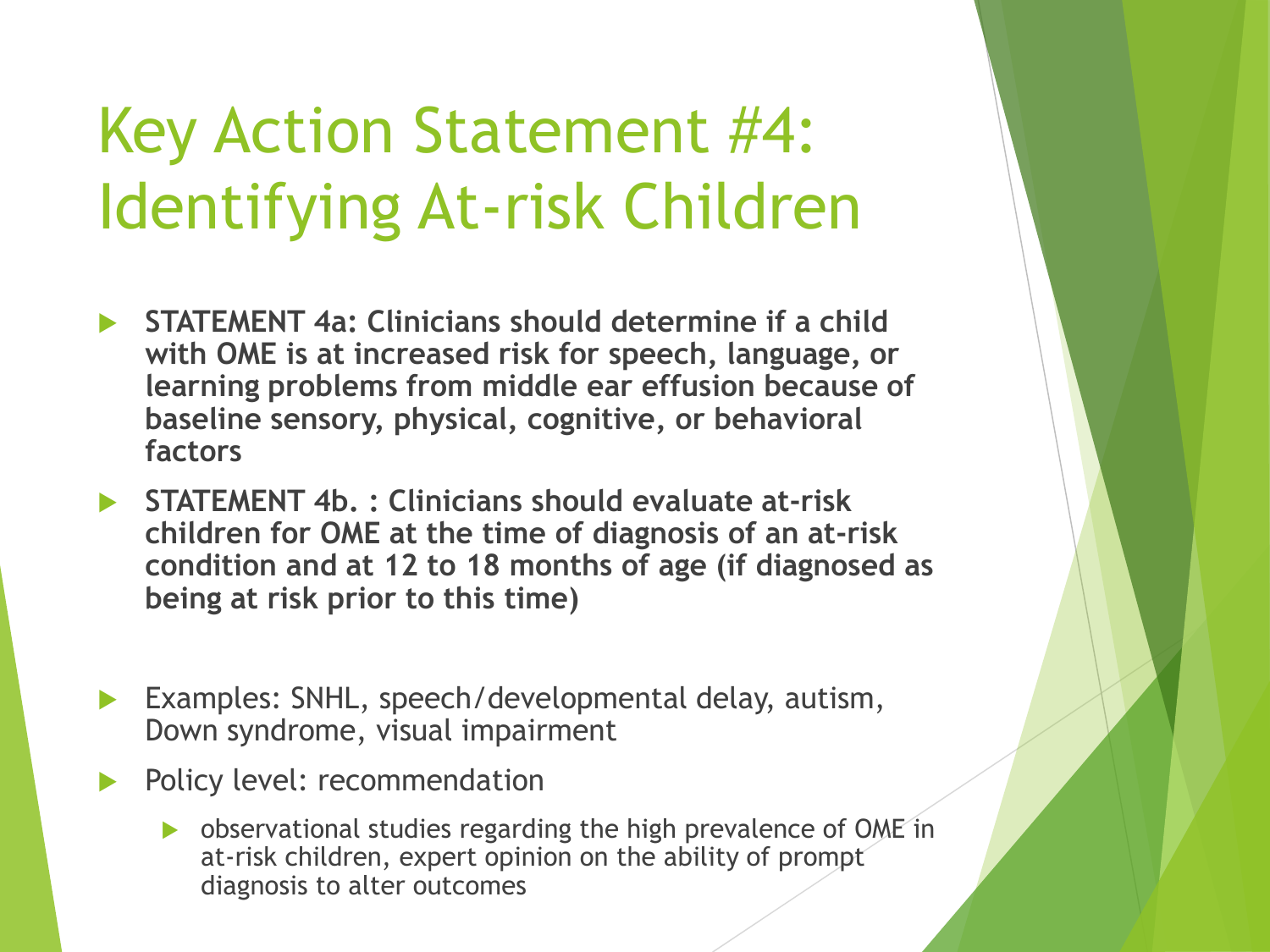# Key Action Statement #5: Screening Healthy Children

- **STATEMENT 5: Clinicians should not routinely screen children for OME who are not at risk and do not have symptoms that may be attributable to OME, such as hearing difficulties, balance (vestibular) problems, poor school performance, behavioral problems, or ear discomfort**
- Policy level: recommendation against
	- Systematic review of RCTs showed no language benefit for children screened for OME who received early intervention
- Assessing the child for OME is appropriate during routine well child visits and whenever ear-specific symptoms exist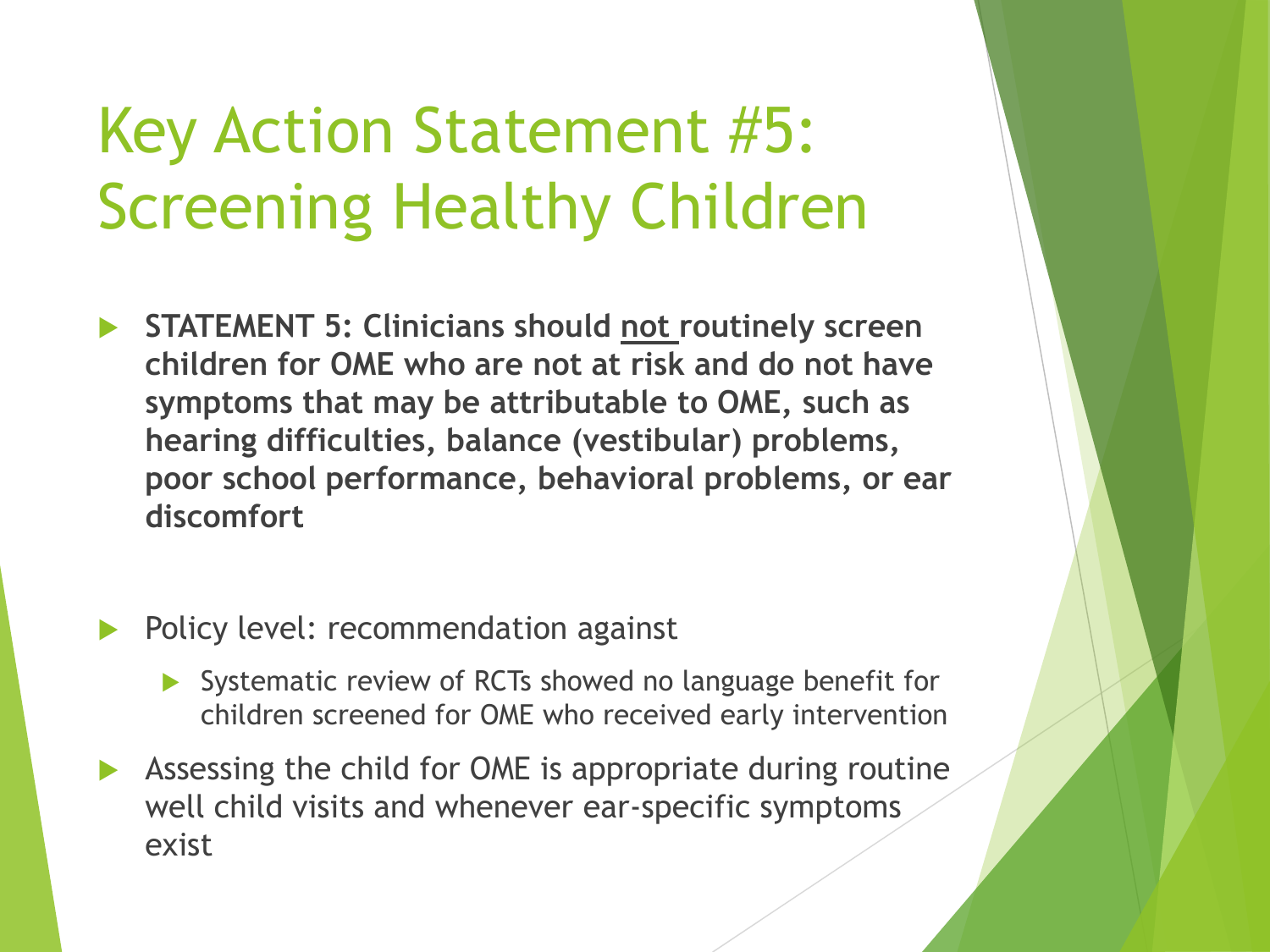## Key Action Statement #6: Patient Education

- **STATEMENT 6: Clinicians should educate families of children with OME regarding the natural history of OME, need for follow-up, and the possible sequelae**
- Policy level: recommendation
- Topics to discuss: risk factors for OME (tobacco smoke, pacifier use), likelihood of spontaneous resolution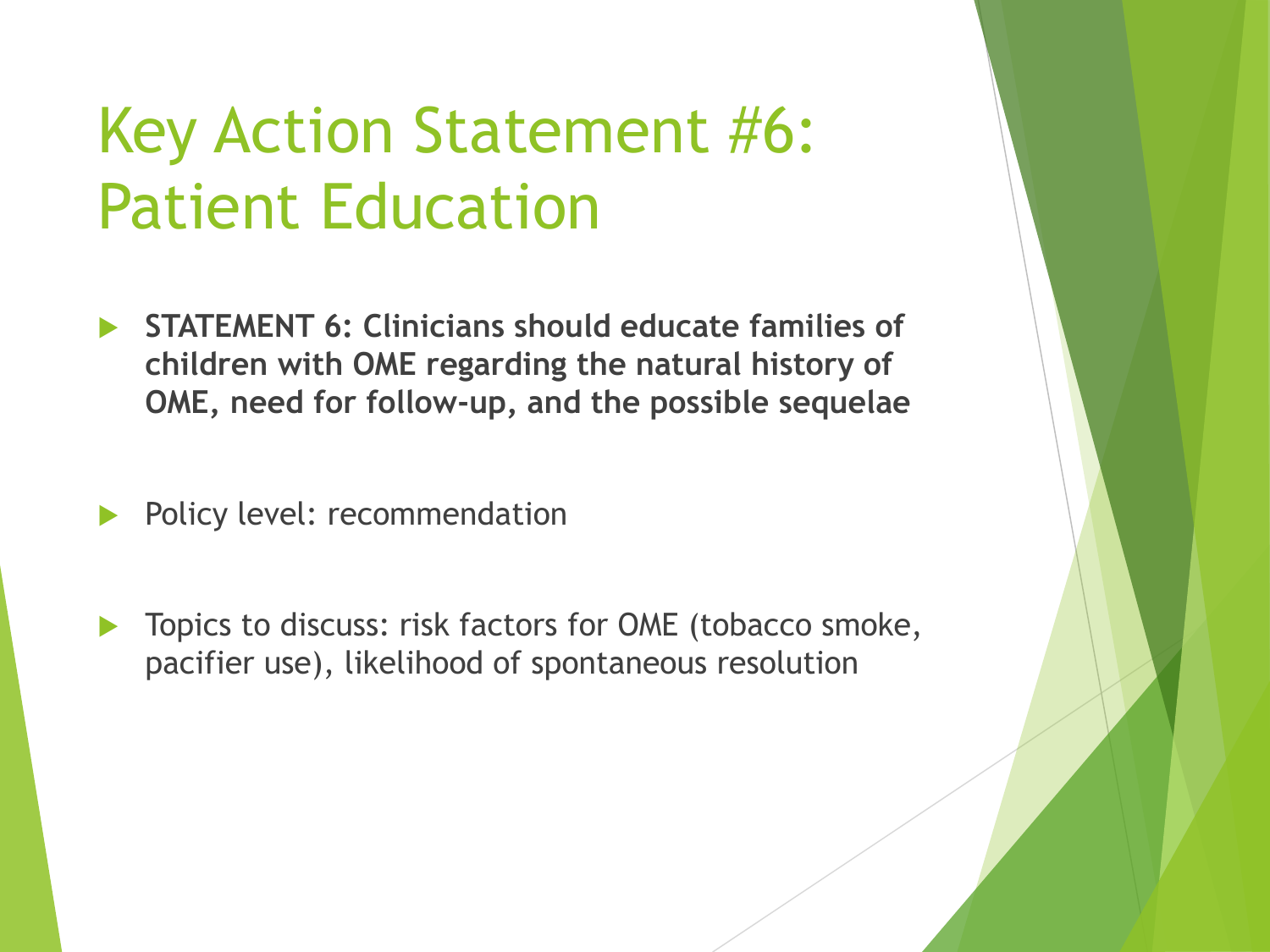# Key Action Statement #7: Watchful Waiting

- **STATEMENT 7: Clinicians should manage the child with OME who is not at risk with watchful waiting for 3 months from the date of effusion onset (if known) or 3 months from the date of diagnosis (if onset is unknown)**
- Policy level: strong recommendation
	- OME following AOM: 75%-90% resolution by 3 months
	- Newly diagnosed OME : 56% resolution by 3 months
	- Chronic OME: 19% resolution by 3 months
- Exceptions: At-risk children (SNHL, speech delay, autism, Down syndrome, visual impairment) may be offered tympanostomy tubes earlier than 3 months if there is a type B tympanogram in one or both ears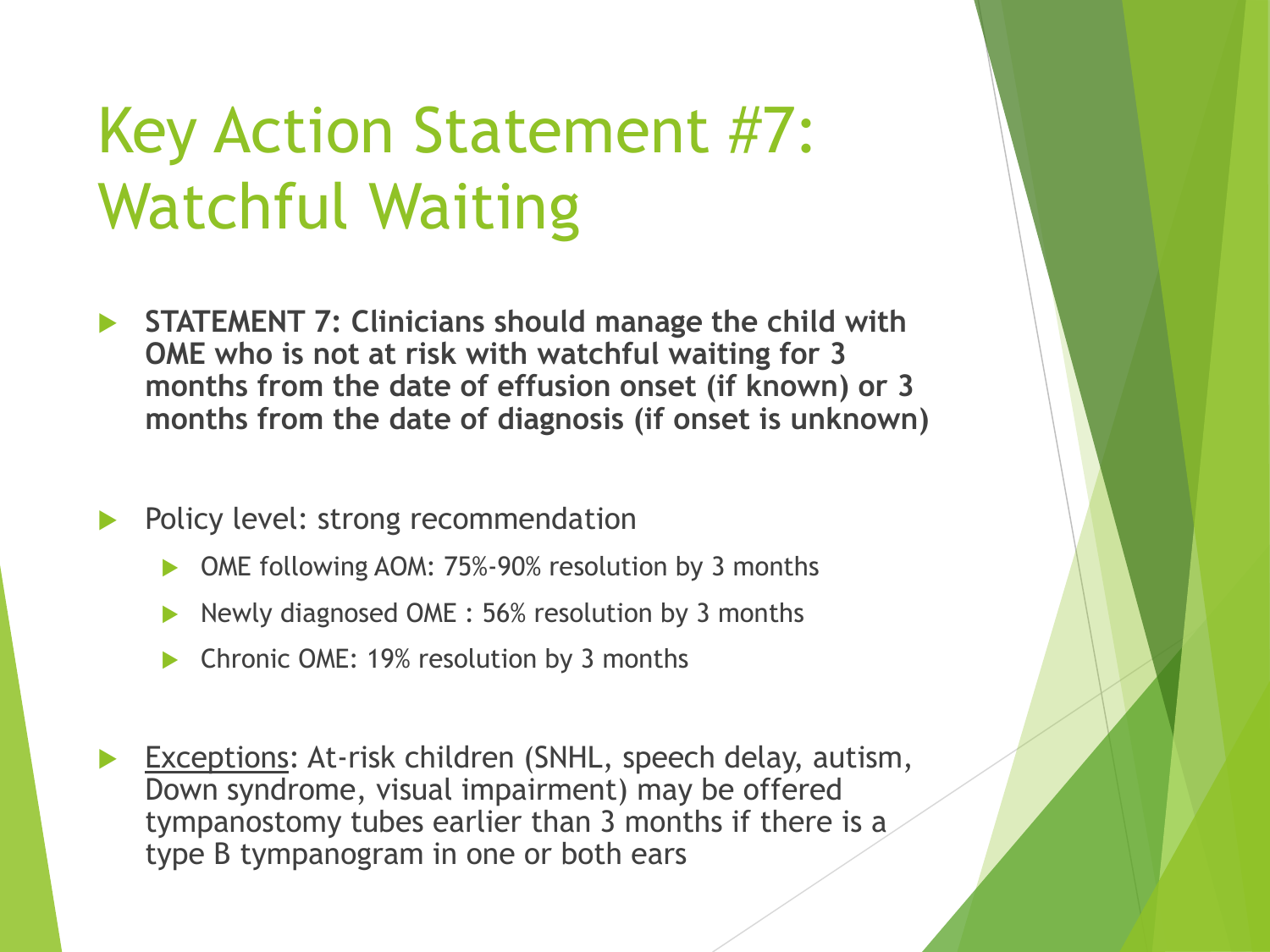# Key Action Statement #8: Medical Therapy

- **STATEMENT 8a. STEROIDS: Clinicians should recommend against using intranasal steroids or systemic steroids for treating OME**
- **STATEMENT 8b. ANTIBIOTICS: Clinicians should recommend against using systemic antibiotics for treating OME**
	- **2016 Cochrane review – resolution of effusion at 2-3 months more likely with abx (NNT 5), side-effects, no impact on QOL/development/need for tympanostomy tube placement**
- **STATEMENT 8c. ANTIHISTAMINES OR DECONGESTANTS: Clinicians should recommend against using antihistamines, decongestants, or both for treating OME**
- *Policy level: strong recommendation against* 
	- *Systematic reviews of RCTs*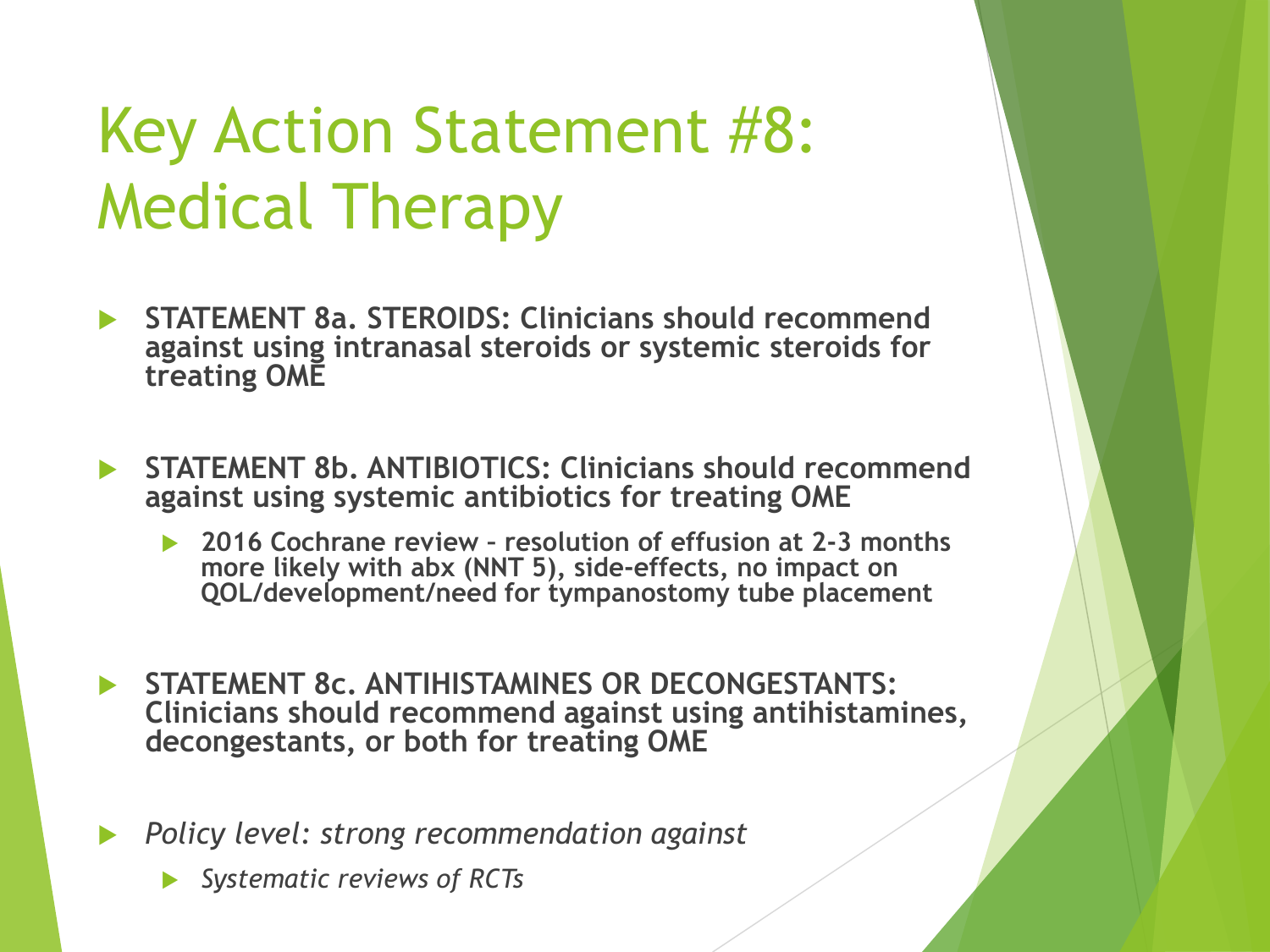## Key Action Statement #9: Hearing Test

- **STATEMENT 9: Clinicians should obtain an ageappropriate hearing test if OME persists for ≥3 months OR for OME of any duration in an at-risk child**
- Policy level: recommendation
- **Effects of hearing loss: speech delay, poor school** performance, behavioral problems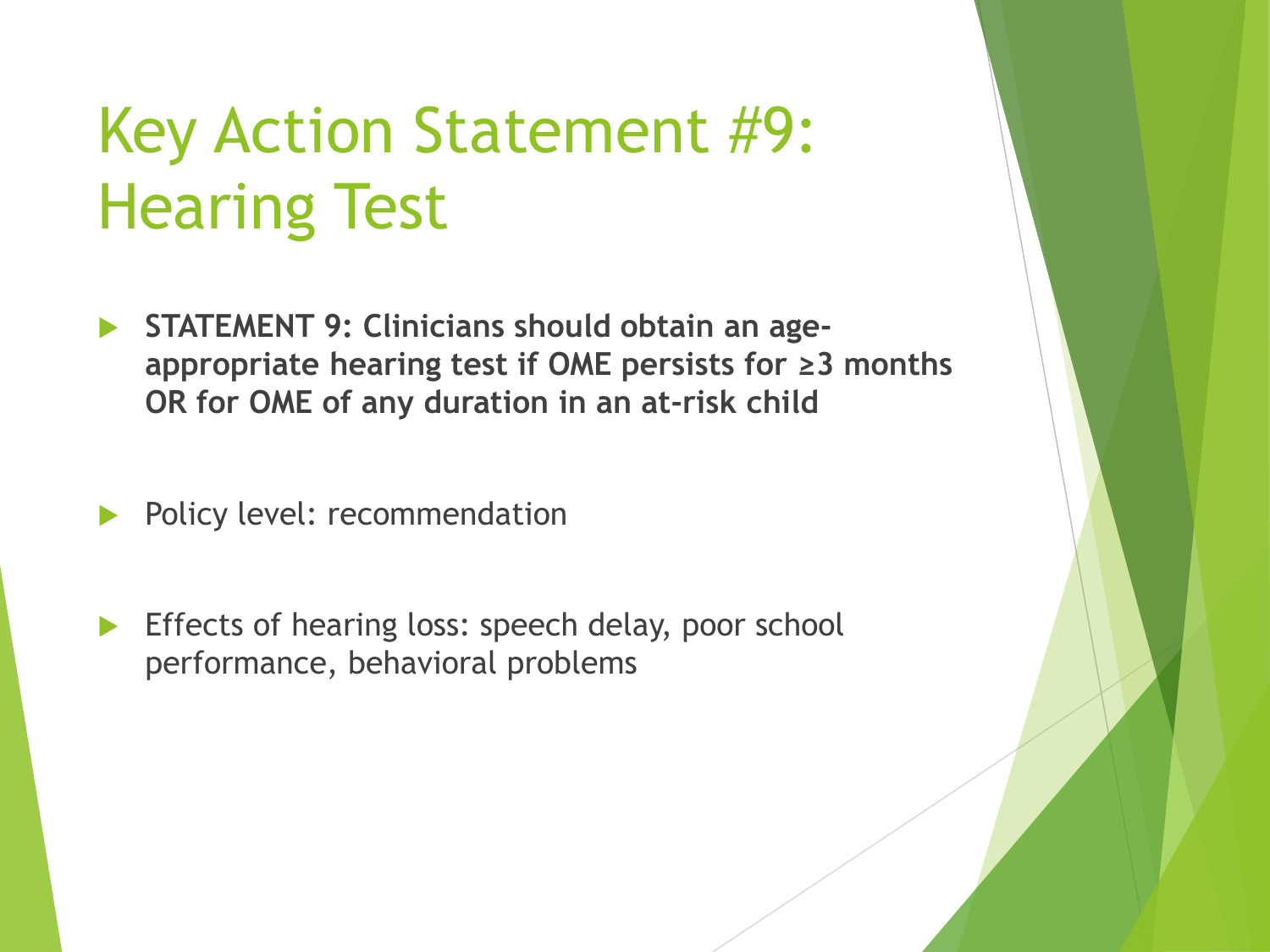# Key Action Statement #10: Speech and Language

 **STATEMENT 10: Clinicians should counsel families of children with bilateral OME and documented hearing loss about the potential impact on speech and language development**

Policy level: recommendation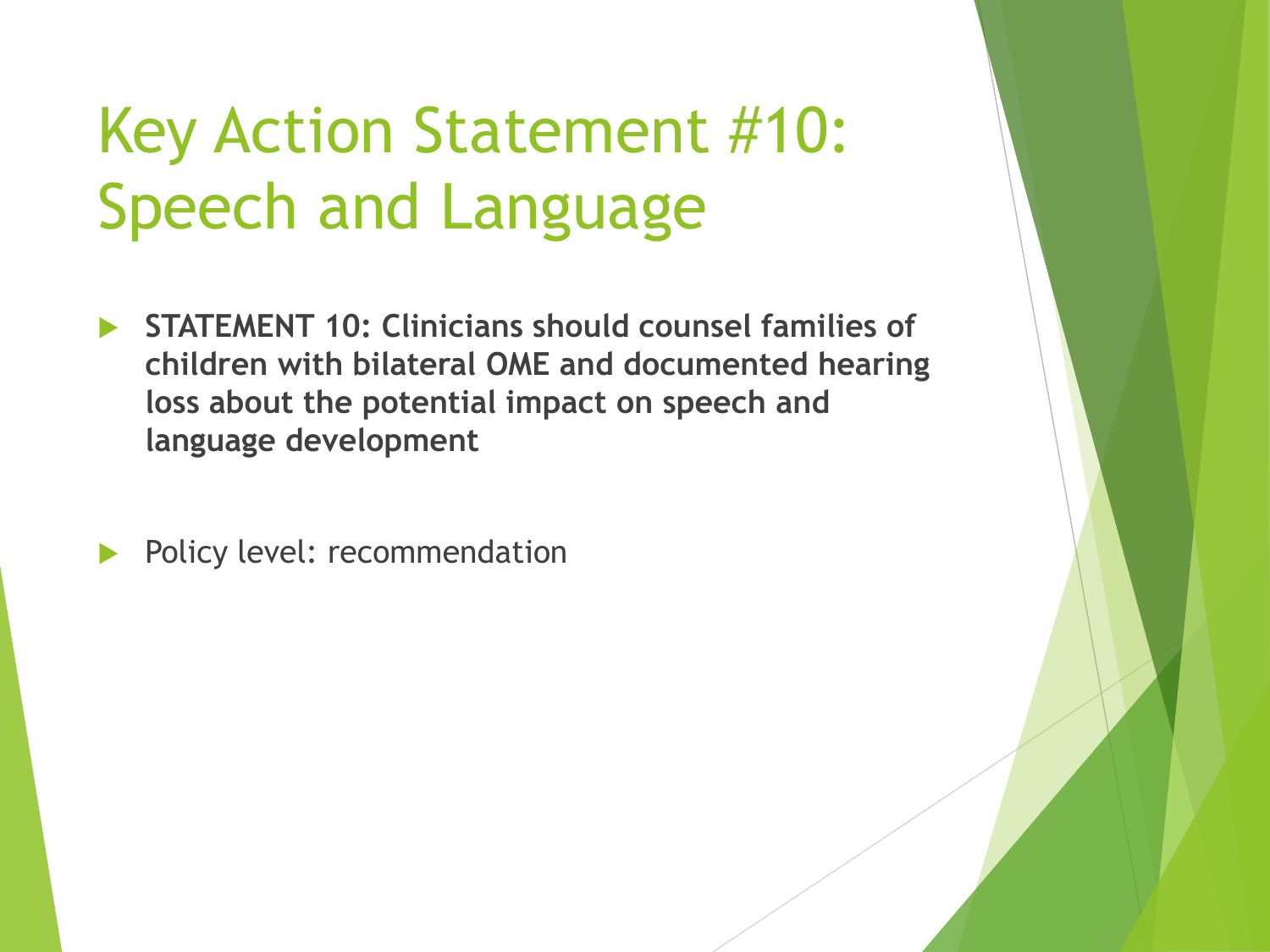## Key Action Statement #11: Surveillance

- **STATEMENT 11: Clinicians should reevaluate, at 3- to 6-month intervals, children with chronic OME until the effusion is no longer present, significant hearing loss is identified, or structural abnormalities of the eardrum or middle ear are suspected**.
- Policy level: recommendation
- Healthy children with no risk factors can usually be observed 6-12 months with low risk of sequelae or impact on QOL
- Favorable natural history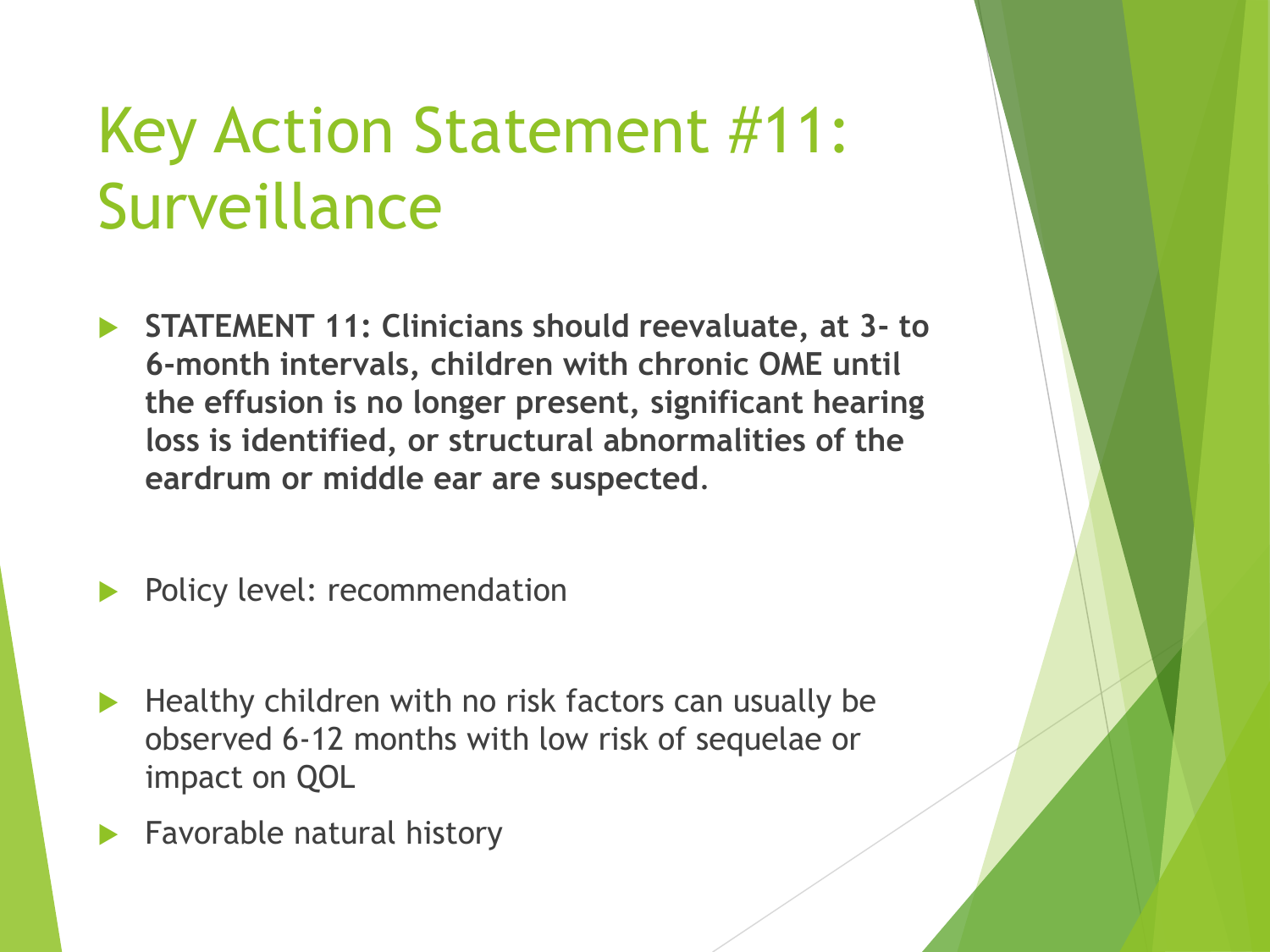## Key Action Statement #12: Surgical Intervention

- **STATEMENT 12a. SURGERY FOR CHILDREN <4 YEARS OLD: Clinicians should recommend tympanostomy tubes when surgery is performed for OME in a child <4 years old; adenoidectomy should not be performed unless a distinct indication (eg, nasal obstruction, chronic adenoiditis) exists other than OME.**
- **STATEMENT 12b. SURGERY FOR CHILDREN ≥4 YEARS OLD: Clinicians should recommend tympanostomy tubes, adenoidectomy, or both when surgery is performed for OME in a child 4 years old or older.**
- Policy level: recommendation
	- Systematic review of RCTs (tubes/adenoidectomy) and observational studies (adenoidectomy)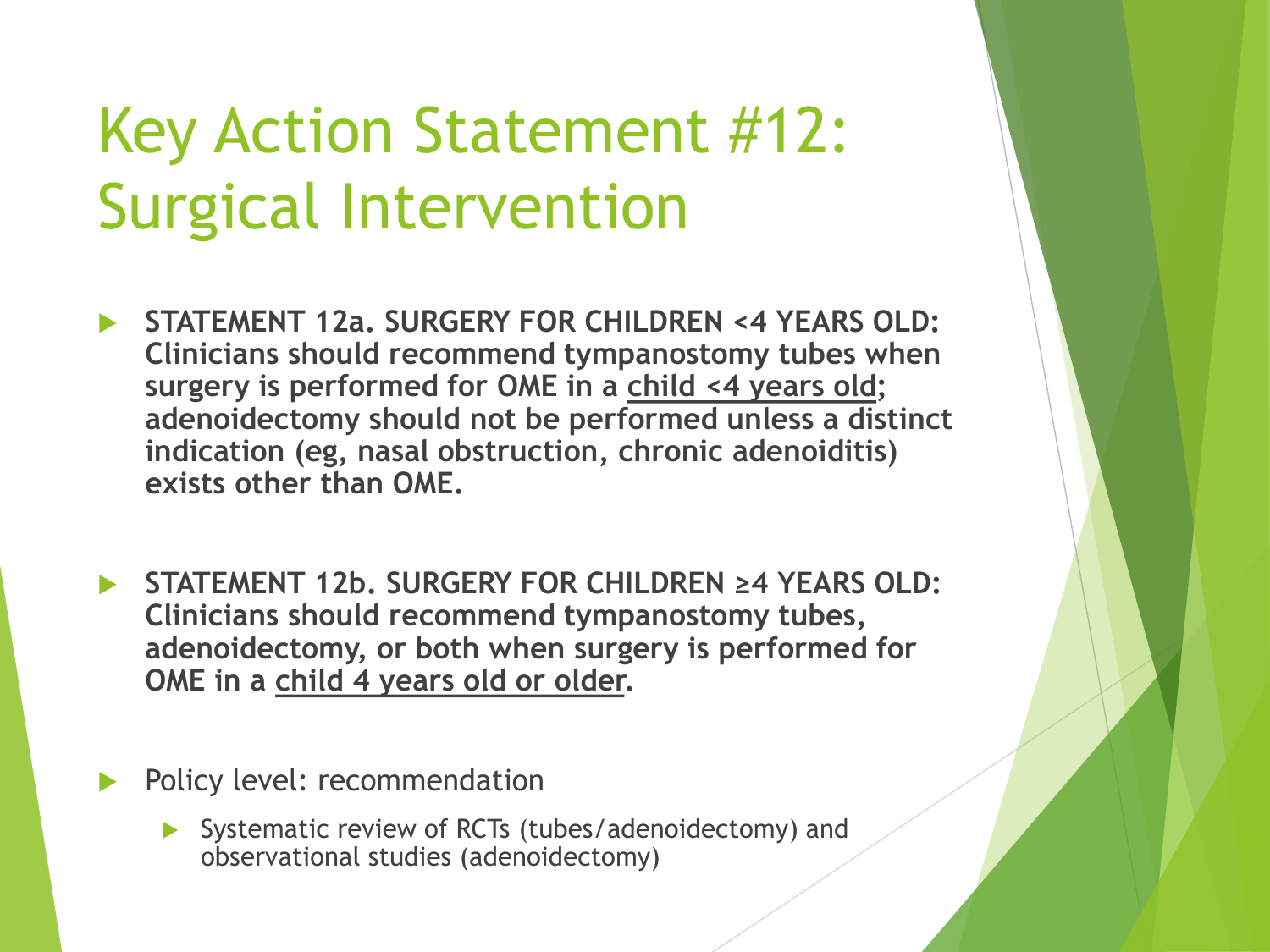## Key Action Statement #13: Outcome Assessment

 **STATEMENT 13: When managing a child with OME, clinicians should document in the medical record resolution of OME, improved hearing, or improved QOL.**

Policy level: recommendation